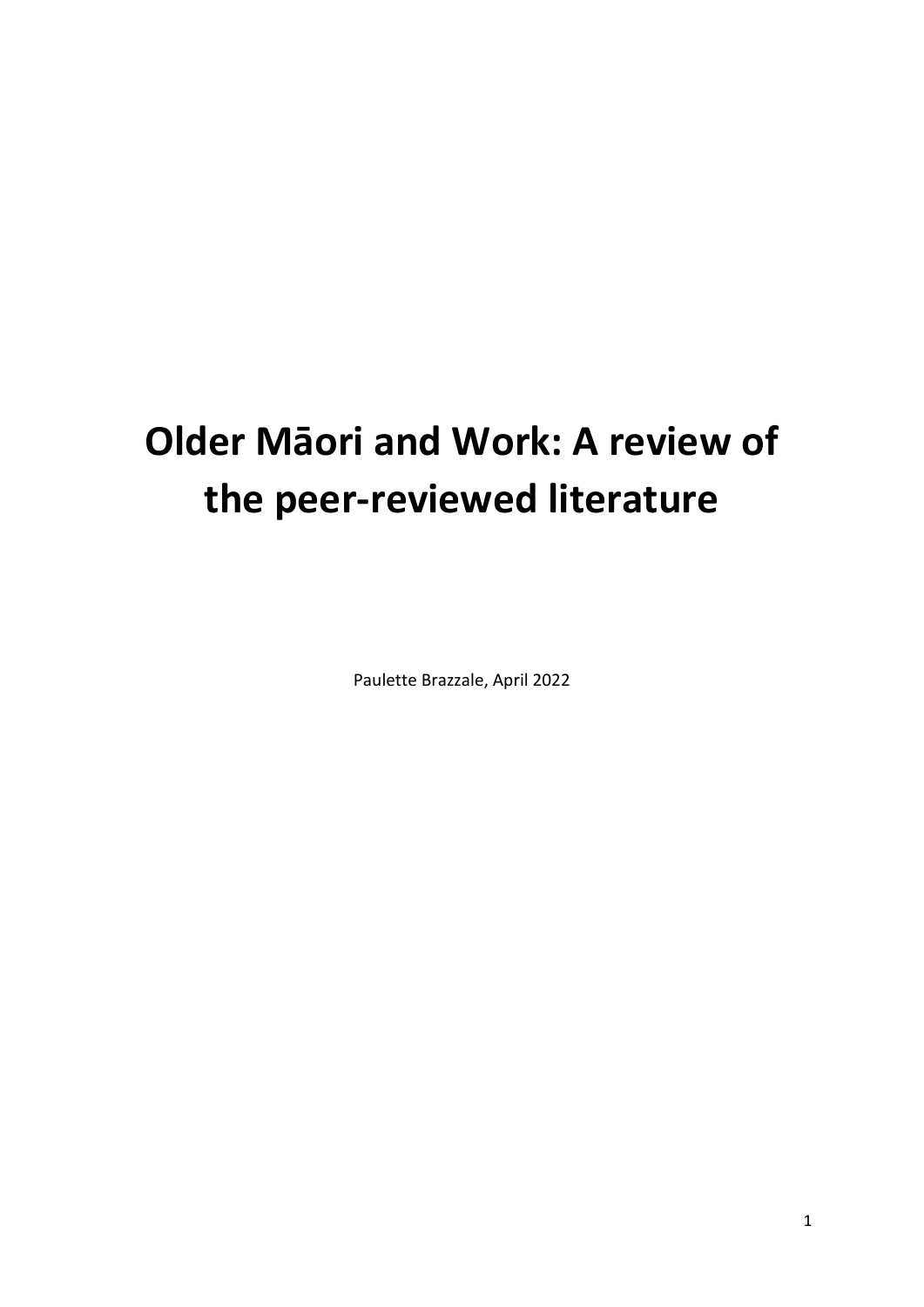# **Table of contents**

Page

| 3  | <b>Executive summary</b>                                                                                                                             |
|----|------------------------------------------------------------------------------------------------------------------------------------------------------|
| 7  | Introduction                                                                                                                                         |
| 9  | Method                                                                                                                                               |
| 10 | Findings 1: Rangatiratanga research - Kaumātuatanga, Rangatiratanga<br>- Māori leadership generally, entrepreneurship and agribusiness<br>leadership |
| 17 | Findings 2: Mātanga research - Specialists or experts                                                                                                |
| 21 | Findings 3: Kaimahi Pakeke research - Older Māori workers generally,<br>volunteer work, homeless, blue-collar                                        |
| 24 | Conclusions                                                                                                                                          |
| 25 | Glossary of te reo Māori terms                                                                                                                       |
| 27 | References                                                                                                                                           |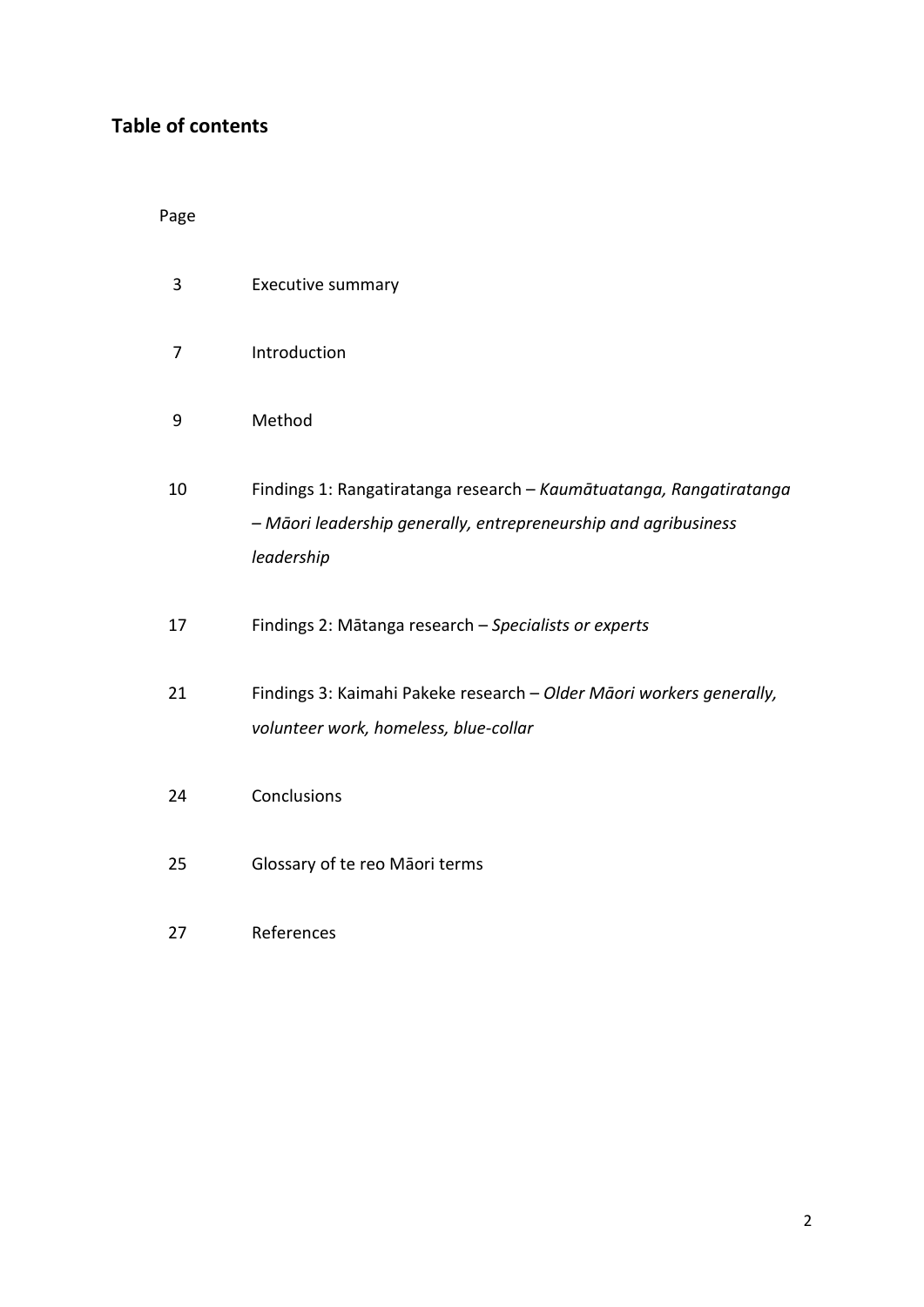#### **Executive summary**

- 1. This literature review focuses on peer-reviewed research published between 2011 and 2022 on older Māori and work.
- 2. The Office for Seniors commissioned the review and synthesis as part of its first action plan to implement Better Later Life – He Oranga Kaumātua, the Government's strategy for our ageing population. The strategy has employment as one of three priority areas and a specific action to "research age discrimination in the workplace", with the aim of completing initial research by mid-2022.
- 3. The review's specific focus on older Māori as an under-researched cohort in the literature on New Zealanders' experience of work was further informed by the Older Workers Employment Action Plan (OWEAP), launched in April 2022, and Te Mahere Whai Mahi Māori— the Māori Employment Action Plan (MEAP), which was launched in February 2022. These are two in a series of seven employment action plans that support the Government's Employment Strategy, which has as a key focus achieving more inclusive employment outcomes for those who experience poor labour market outcomes – women, youth, older people, disabled people, Māori, Pacific people, and former refugees, recent migrants and ethnic communities.
- 4. The specific items of the OWEAP that are related to this review are:
	- the obligation under Te Tiriti o Waitangi to facilitate full Māori participation in the labour market
	- the current constraints in the labour force that result in poorer retirement saving outcomes for older Māori workers (defined as those aged 45 years or more<sup>1</sup>), which, when coupled with a shorter life and health expectancy compared with other ethnicities, often deprive them of the period of 'retirement' that many New Zealanders expect

 $1$  Although older workers are generally defined as those aged 50 years or more, for older Māori workers we have used the age bracket of 45 years or more to reflect their shorter life and health expectancy compared with other ethnicities.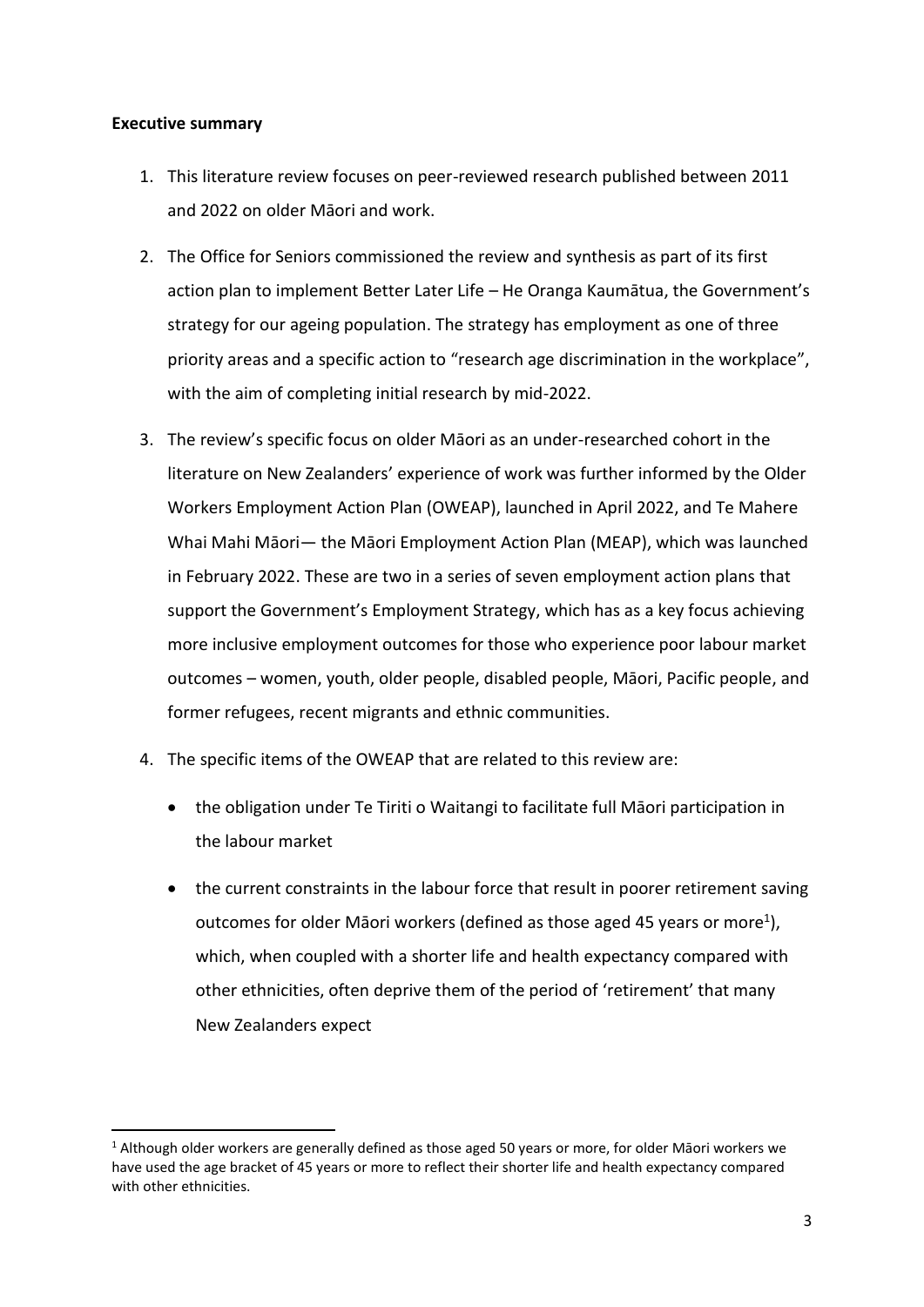- the view among many Māori communities that their kaumātua, and the knowledge they hold are a taonga deserving of active protection under Te Tiriti.
- 5. This literature review also supports the vision of the MEAP that "Māori exercise rangatiratanga to create intergenerational wellbeing through work".
- 6. More broadly, the OWEAP focuses on supporting those who face the most significant challenges in preparing for, finding and staying in fulfilling work, and for this reason lack the financial security and work that would meet their needs as they age.
- 7. This review aims to support the OWEAP by answering this research question:

*What is the current peer-reviewed literature on older Māori and their experiences of work, and what are the research gaps?* 

- 8. A systematic search and selection of papers published in the peer-reviewed literature between 2011 and 2022 identified 41 papers. They fit into three main groups related to our objective:
	- rangatiratanga (leadership)
	- mātanga (specialists and experts)
	- kaimahi pakeke (other older workers).
- 9. The area with the most substantial research was rangatiratanga research. It covered a body of work on the experiences and challenges of the role of kaumātua (Mika, 2016), including theoretical perspectives (Durie, 1999) and advice on how this role can be enhanced and developed in today's world (Simpson et al., 2021). Leadership work and older age are intertwined concepts in te ao Māori concepts of rangatiratanga (Mika & O'Sullivan, 2014). Māori leadership is relational (Spiller et al., 2011) and collective (Spiller et al., 2020), with many leaders contributing to leadership in Māori-led organisations and communities.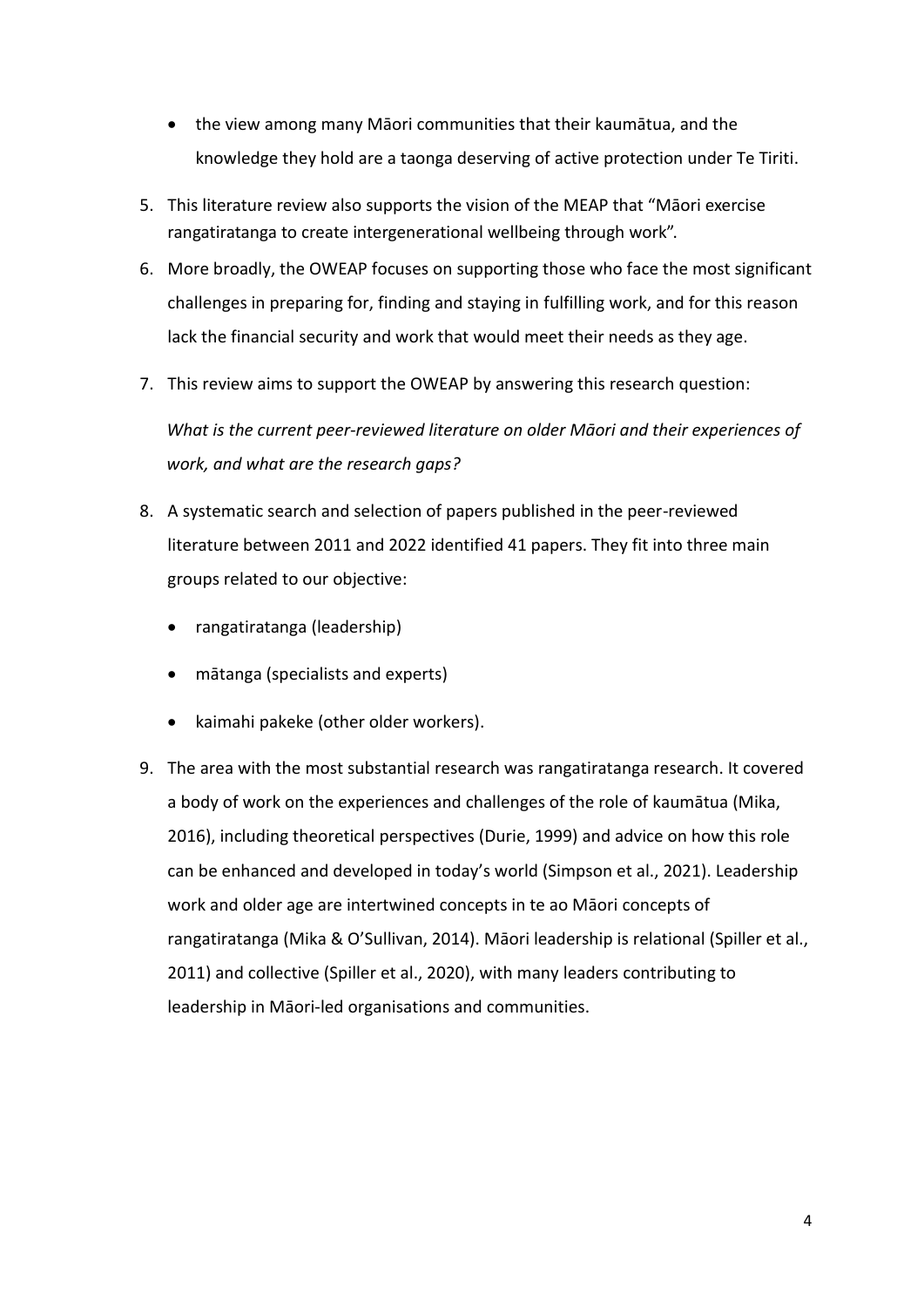- 10. Another group of research papers focuses on mātanga, those who are specialists and experts. This includes the experiences of older tertiary-educated Māori. A common theme in these papers is the increased workload and eventual fatigue and burnout of these Māori workers working at the bicultural interface, described as the "cultural double-shift" (Haar & Martin, 2021). A gap identified in this research is knowledge of what the longer-term outcomes for these employees are. Does this additional toll result in early workforce exit, reduced earning ability or career change? What can employers do to mitigate any negative long-term impacts on employees in these vital interface roles?
- 11. The final group of research papers looked more generally at older workers and those in roles not considered under the rangatiratanga or mātanga focus areas. While studies that look at Māori employees as separate samples are available (eg, Brougham et al., 2015; Haar & Brougham, 2013; Haar et al., 2012), the real gap in this research area is studies that include the experiences of older Māori in lowerpaid work, manual work and insecure work, and of urban Māori.
- 12. To meet the objectives of the OWEAP, this third group of older Māori workers would be an important segment to focus on as they are likely to be the group facing the greatest challenges. For this reason, this review recommends further research conducted in partnership with older Māori workers using Kaupapa Māori research techniques (Bishop, 2008; Smith, 2012). Further research in this area could help to develop a better understanding of the challenges these Māori workers face in older age and identify how they could be better supported to fully participate in work and to be secure in retirement.

#### 13. In summary:

- a rich body of rangatiratanga research is available that provides an excellent resource to support the goals of protecting kaumātua as a taonga and working towards Māori rangatiratanga and intergenerational wellbeing
- significant research gaps exist on the long-term effect of the "cultural doubleshift" (Haar & Martin, 2021) and potential ways of mitigating it for Māori experts and specialists

5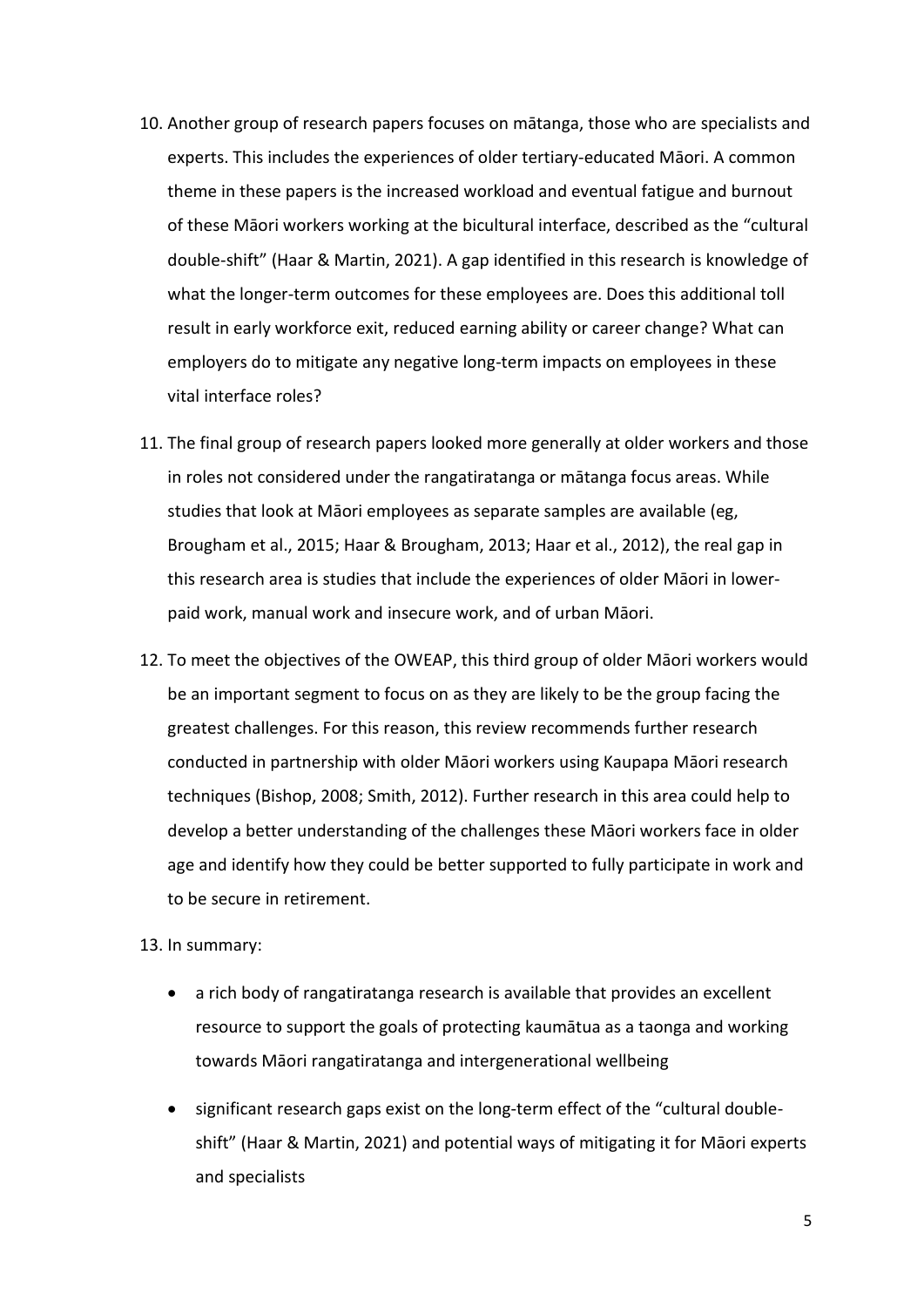- there is a gap in our knowledge of the experiences of older Māori workers in manual, low-paid, blue-collar and insecure work as they move into older age
- the work experiences of older urban Māori are also underrepresented in the literature.
- 14. While some strong research supports the objectives of the OWEAP concerning Māori, many opportunities remain for further Kaupapa Māori research efforts to strengthen our knowledge and understanding of, as well as our responses to, older Māori workers in New Zealand.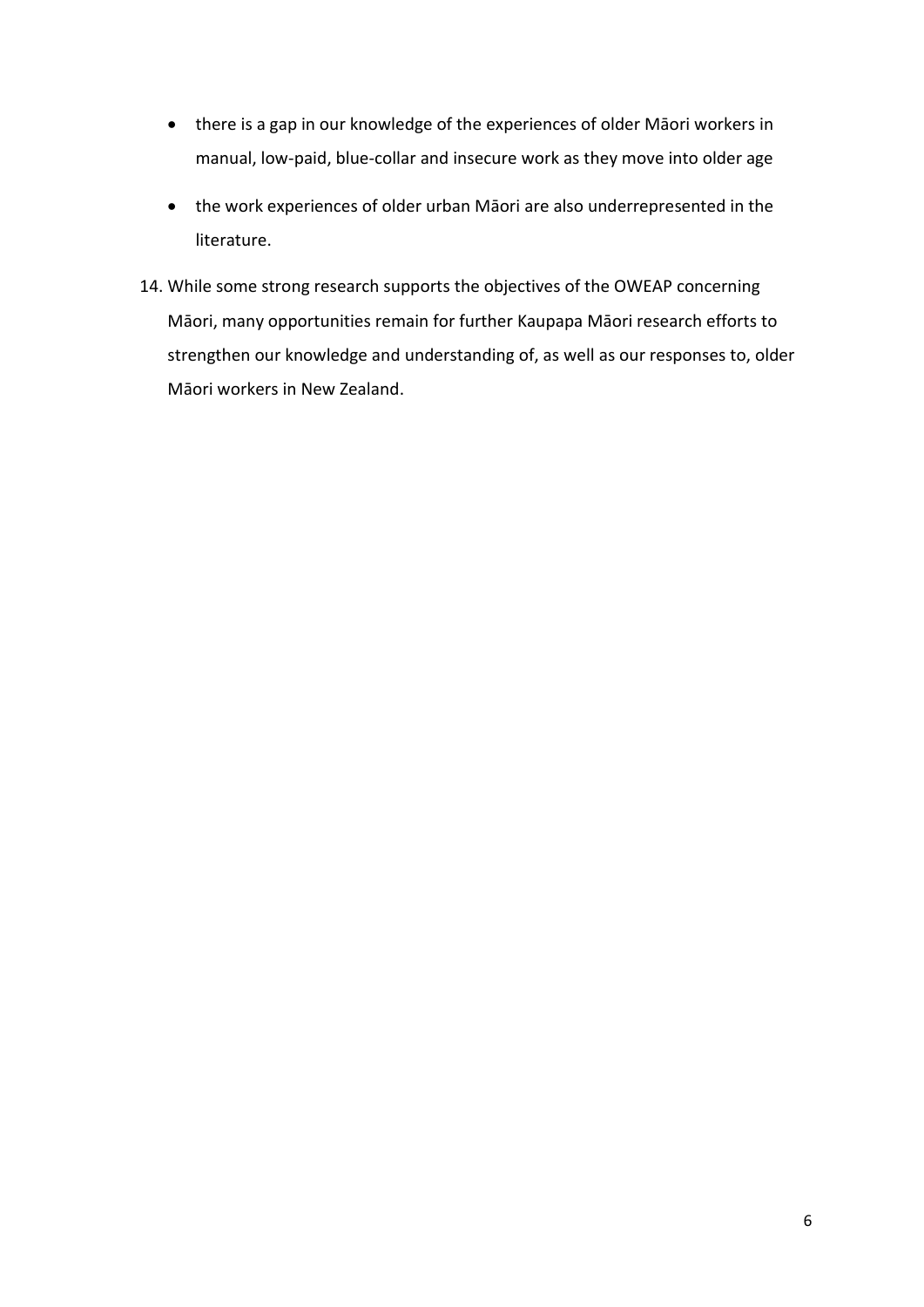### **Introduction**

- 15. This report identifies and summarises the peer-reviewed research literature on older Māori and work in New Zealand published between 2011 and 2022.
- 16. The Office for Seniors commissioned the review and synthesis as part of its first action plan to implement Better Later Life – He Oranga Kaumātua, the Government's strategy for our ageing population. This strategy has employment as one of three priority areas and a specific action to "research age discrimination in the workplace" with the aim of completing initial research by mid-2022.
- 17. The specific focus on older Māori as an under-researched cohort in the literature on New Zealanders experience of work was further informed by the Older Workers Employment Action Plan (OWEAP), launched in April 2022, and Te Mahere Whai Mahi Māori— the Māori Employment Action Plan (MEAP), which was launched in February 2022. These are two in a series of seven employment action plans that support the Government's Employment Strategy, which has as a key focus achieving more inclusive employment outcomes for those who experience poor labour market outcomes – women, youth, older people, disabled people, Māori, Pacific people, and former refugees, recent migrants and ethnic communities.
- 18. The specific items of the OWEAP that are related to this review are:
	- the obligation under Te Tiriti o Waitangi to facilitate full Māori participation in the labour market
	- the current constraints in the labour force that result in poorer retirement saving outcomes for older Māori workers (defined as those aged 45 years or more), which, when coupled with a shorter life and health expectancy compared with other ethnicities, often deprive them of the period of 'retirement' that many New Zealanders expect
	- the view among many Māori communities that their kaumātua, and the knowledge they hold, are a taonga deserving of active protection under Te Tiriti o Waitangi.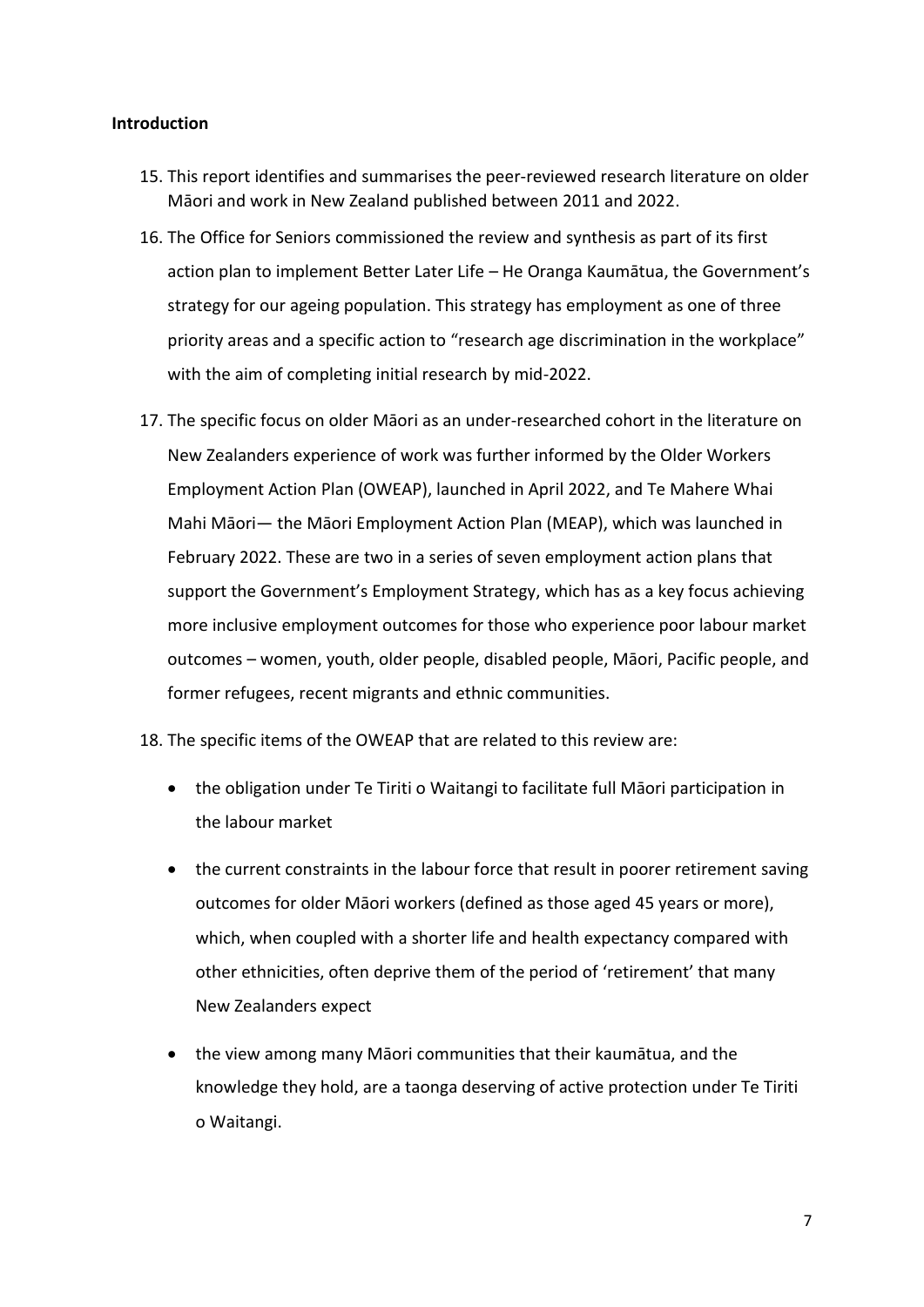- 19. This work also aligns with the MEAP, by applying the vision that "Māori exercise rangatiratanga to create intergenerational wellbeing through work."
- 20. More broadly, the OWEAP focuses on supporting those who face the most significant challenges in preparing for, finding and staying in fulfilling work, and for this reason lack the financial security and work that would meet their needs as they age.
- 21. The scope of this review is peer-reviewed literature published between 2011 and 2022 that considers the experiences, attitudes and values of older Māori in relation to work. It summarises peer-reviewed research on older Māori (aged 45 years or more) as employees. It examines research within the broader concept of 'work' in te ao Māori, which includes entrepreneurial work, volunteer work and cultural work (i.e. iwi- and marae-based work and consultation work).

#### *Research question*

22. This review aims to support the OWEAP by answering this research question:

*What is the current peer-reviewed literature on older Māori and their experiences of work, and what are the research gaps?* 

#### *Method*

- 23. This review took a systematic approach to extract peer-reviewed articles from academic databases Ebsco-Business Source Complete, Scopus and Informit.
- 24. The keywords used in multiple combinations for database searches were: employee or worker or staff or manager or leader or personnel or entrepreneur or volunteer or kaumātua or kaumatua or rangatira; Māori or Maori AND New Zealand or NZ or Aotearoa; experiences or perceptions or attitudes or views; work or employment; older or aged or senior or elder. This approach identified 850 potential references, which later reduced to 27 of the full papers included in the review.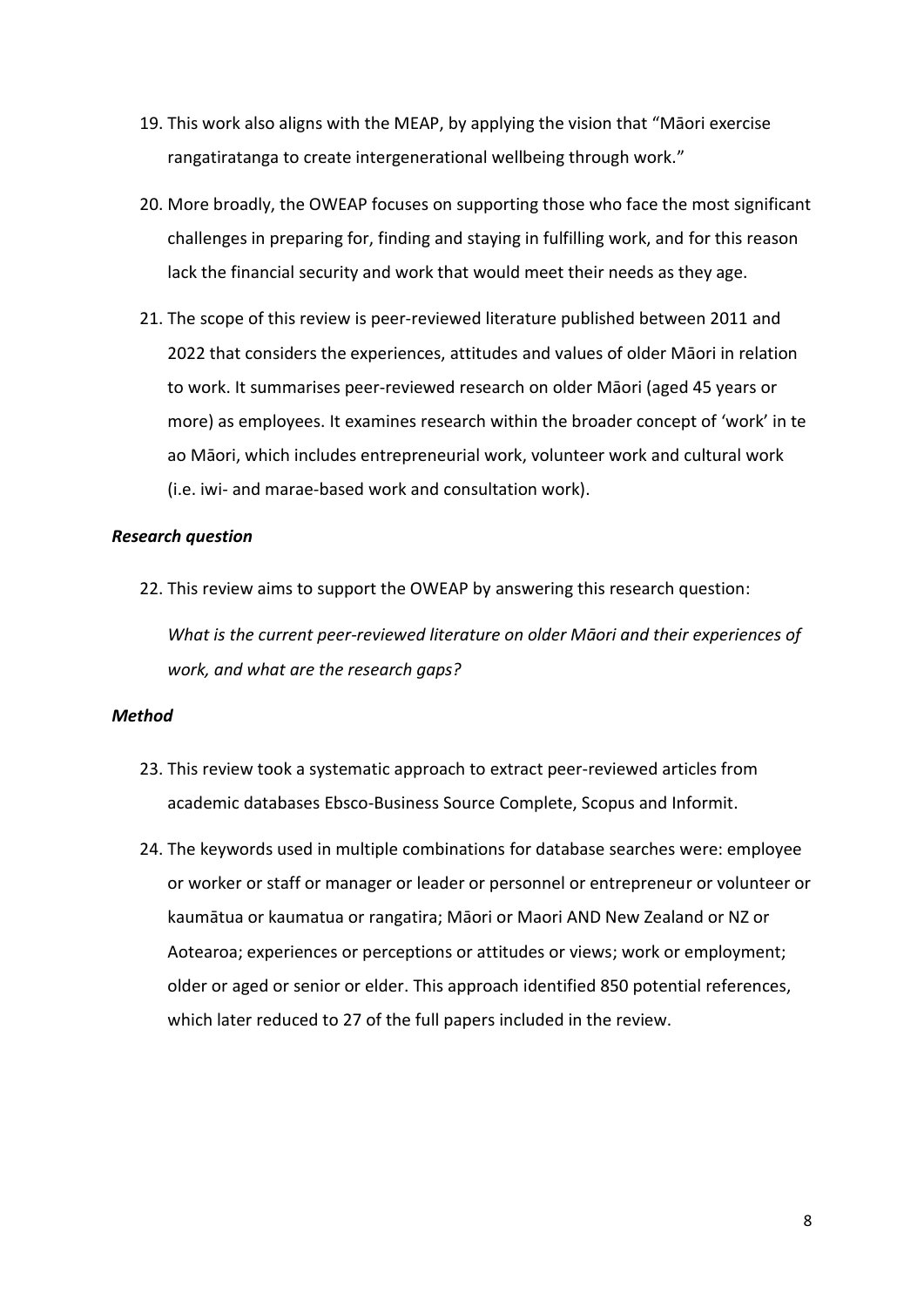- 25. Next, the review process involved a series of iterative searches, citations and references of key papers and authors. The tables of contents from key journals *MAI Journal* and *AlterNative* were also searched manually to identify other papers. This step identified 14 further papers.
- 26. In total 41 peer-reviewed papers were identified and included in this review.
- 27. Findings from these papers fit into three distinct groupings: rangatiratanga (Māori leadership) research, mātanga (Māori experts and specialists) research and kaimahi pakeke (older Māori workers) research.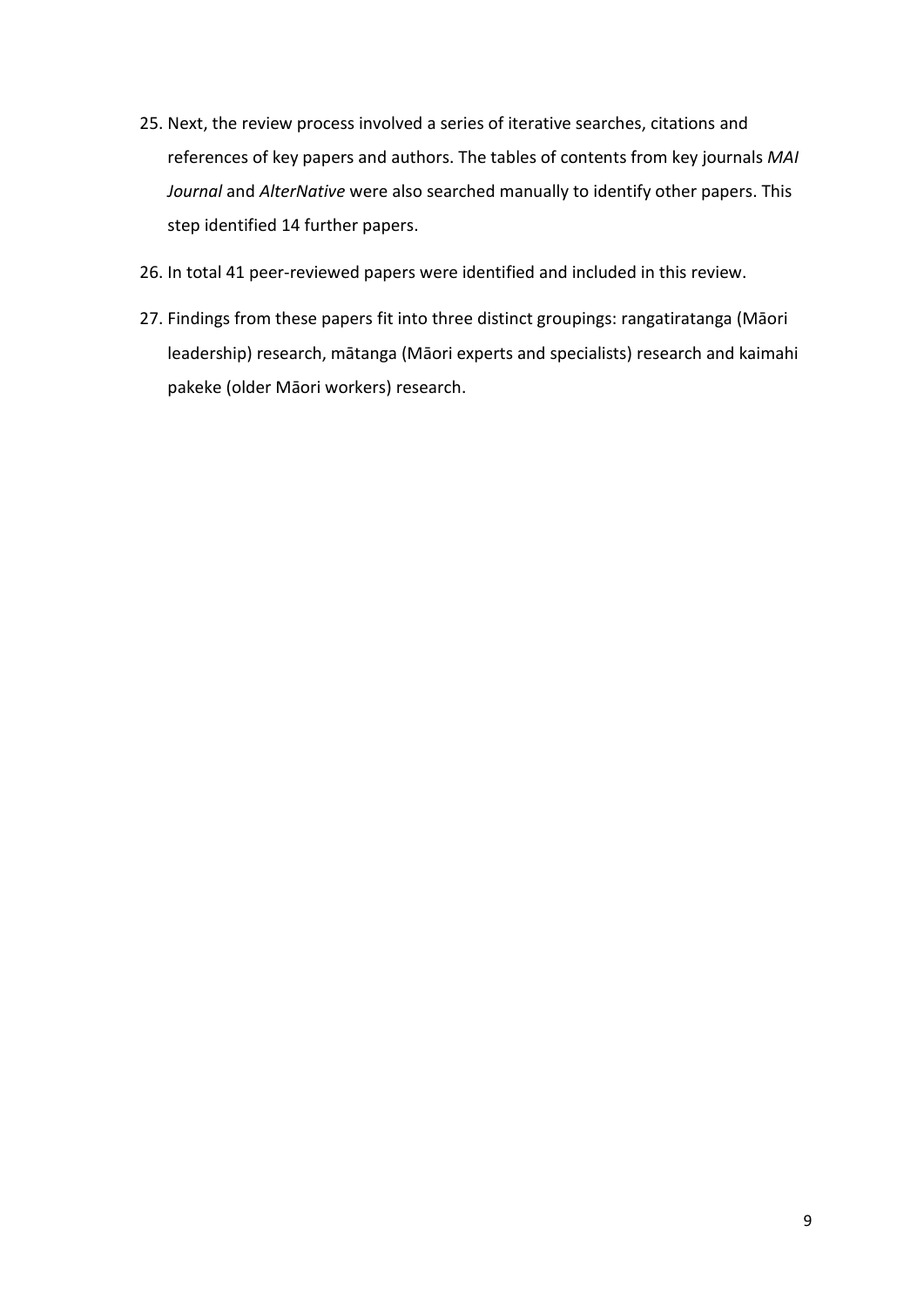# **Findings 1: Rangatiratanga research –** *Kaumātuatanga, Rangatiratanga - Māori leadership generally, entrepreneurship and agribusiness leadership*

28. Rangatiratanga leadership in te ao Māori is collective and has a complex interweaving of roles and responsibilities, including elders, orators and genealogists, most of which older Māori take on (Spiller et al., 2020). For this reason, much of the Māori rangatiratanga literature gains information from the experience and voices of older Māori who contribute to rangatira work in Māori organisations, marae, iwi and hapū. This section summarises the main findings relating to older Māori and rangatiratanga under four streams of literature: kaumātuatanga, Māori leadership generally, entrepreneurship and agribusiness leadership.

#### *Kaumātuatanga*

- 29. The role of kaumātua in te ao Māori is age-related, as kaumātua are elders whose visible presence and authority are vital to tribal mana and standing (Durie, 1999). The roles that elders perform are critical for tribal mana and maintaining tikanga, and these elders are expected to make lifestyle adjustments to meet the expectations of their people (Durie, 1999). The role of kaumātua, however, is not achieved as of right. A kaumātua is typically recognised due to their mana, wisdom, ability to communicate in te reo, relationships with family and iwi, skill on the marae and performance as assessed by others (Durie, 1999; Mika, 2016).
- 30. The collective (whānau, hapū or iwi) bestows the role of kaumātua on an individual (Mika, 2016). Therefore, not all older Māori can be kaumātua and not everyone who identifies as Māori may aspire to be a kaumātua, with the obligations of ongoing service it brings (Durie, 1999). However, the role of kaumātua is vital to rangatiratanga to continue both cultural tikanga and the functioning of Māori-led organisations (Mika, 2016). The role of kaumātua is based on reciprocity as the younger members of the community provide ongoing care and support in return for the work of kaumātua. This has implications for both those who live and work as kaumātua and those who do not contribute in older age (Durie, 1999).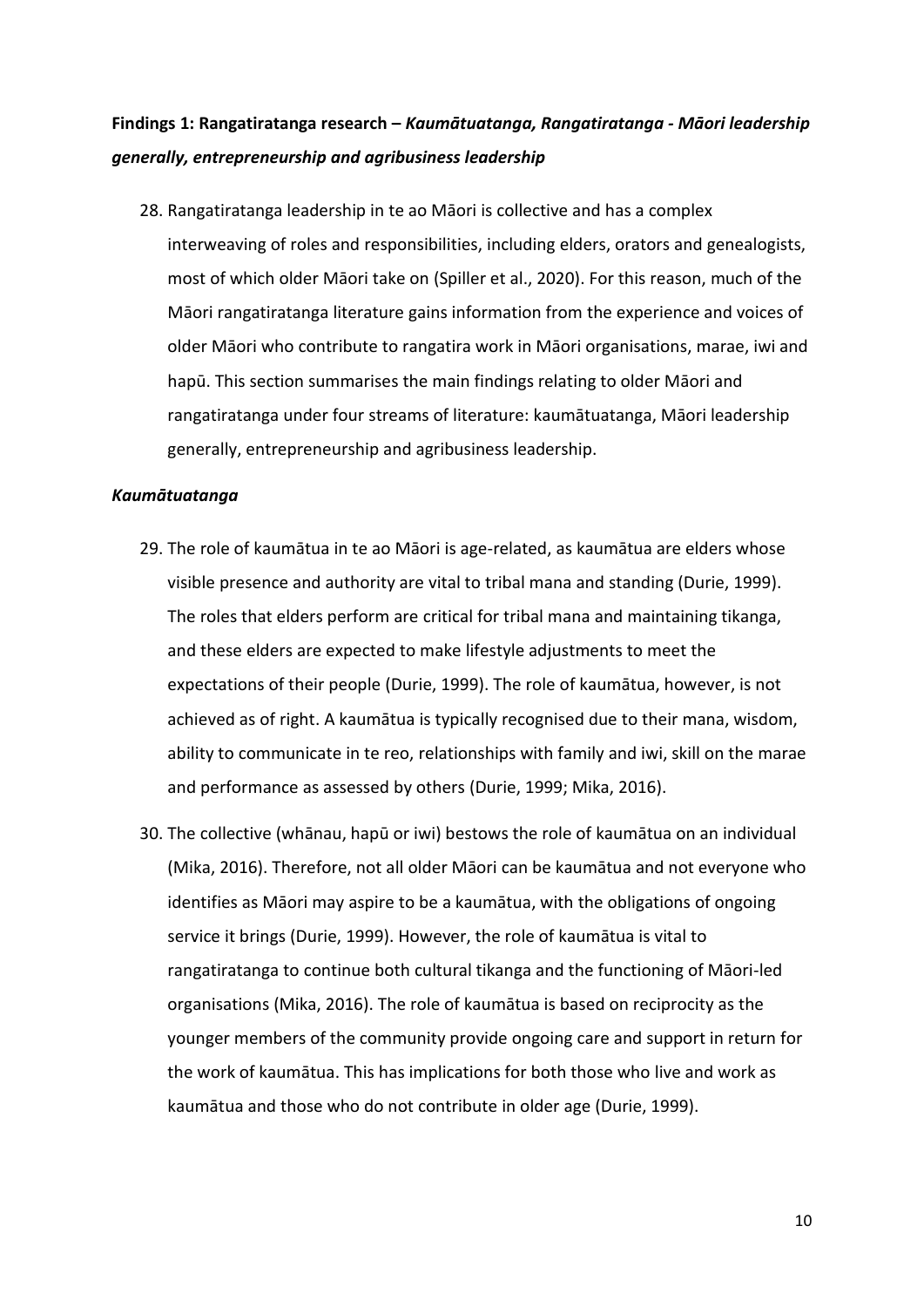- 31. Keelan, Stewart, et al. (2021) discuss the modern use and definition of the term kaumātua and identify that, as well as having its traditional meaning, the term is now used to mean all older Māori. The authors recommend keeping the word kaumātua to refer only to the unique role of designated elders, as they play a critical role in Māori society, tikanga and rangatiratanga. They list other words to describe older Māori, such as pakeke, a gender-neutral term for older adults. Great care needs to be taken in using Māori terms to describe older Māori, and consultation with te reo Māori experts is recommended before labelling a group in relation to their age.
- 32. Mika (2016) explores the role of kaumātua in Māori entrepreneurship, identifying that Māori enterprises actively consult kaumātua, particularly around significant decisions, and their approval is often an essential step towards investor confidence. Mika explains that kaumātua contribute to Māori enterprises in many ways: as entrepreneurs involved in governance and management, as employees who act as cultural advisors, and as cultural advisors in support of Māori enterprises. A further example comes from a case study of entrepreneurship in Ngāti Whātua (Kawharu, 2016).
- 33. Two studies asked kaumātua about their perspectives on the traditional roles as kaitiaki in local community projects. First, Rameka et al. (2021) asked kaumātua about mana and kaitiakitanga related to mokopuna and early childhood education (ECE). This study used the wisdom and experiences of kaumātua it gathered to inform an ECE programme based on traditional ways of upholding mana and kaitiakitanga, with the aim of improving the sense of kaitiaki and contribution to collective wellbeing among mokopuna. Second, Keelan, Awekotuku, et al. (2021) interviewed five kaumātua from one community, aged from their sixties to eighties, about their role in the COVID-19 lockdown. The kaumātua reported they were very active in their community and a driving force behind creating an aid programme from their marae. These kaumātua spoke of their concerns about how COVID-19 had the potential to damage whakapapa and whanaungatanga and how these concerns motivated their actions to improve communication and provide leadership in their community. While small and localised, these studies demonstrate the role kaumātua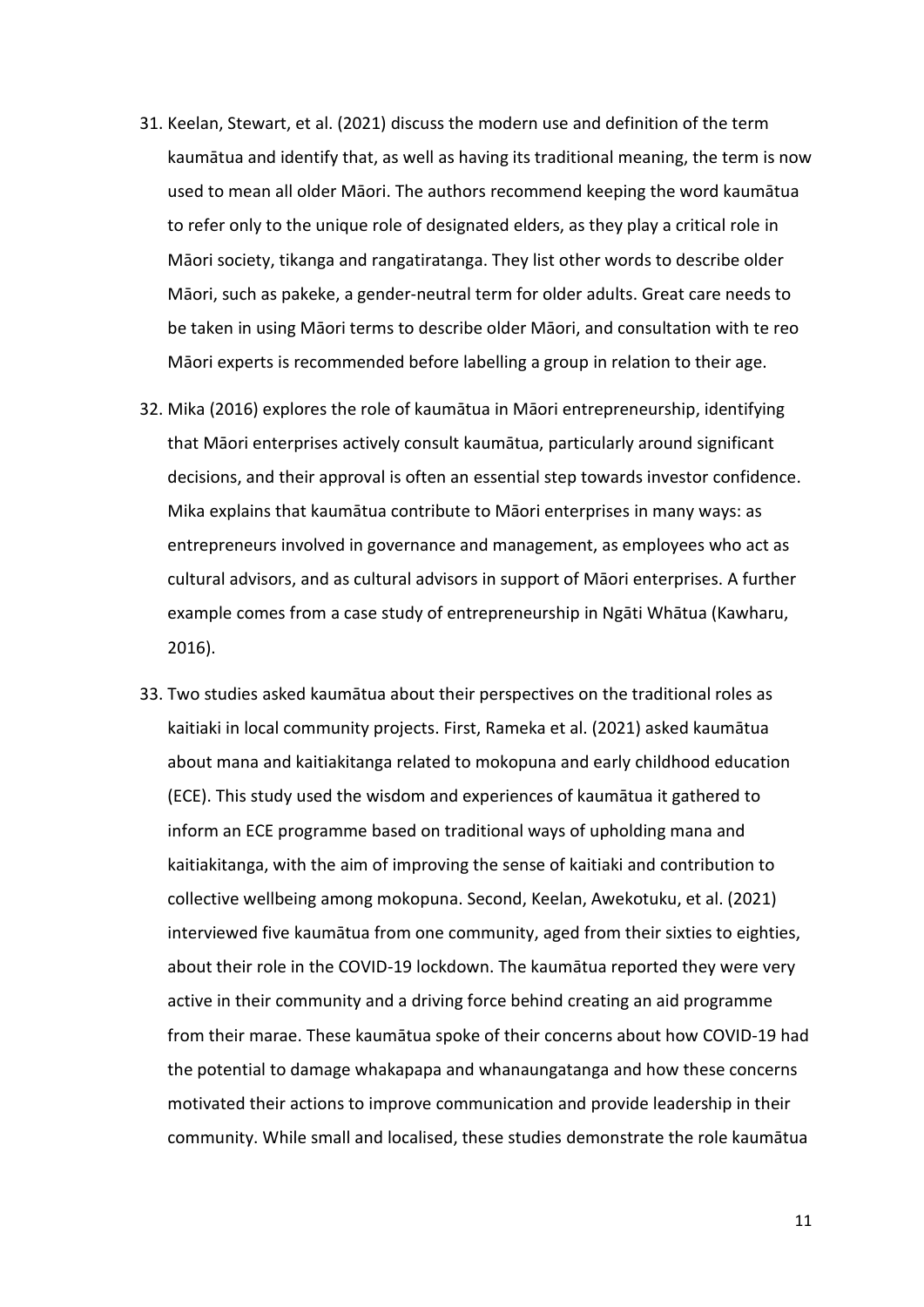play in intergenerational leadership, education and guardianship within their communities.

- 34. A longitudinal intervention study, now under way, tracks a tuakana–teina peer support programme where established kaumātua provide peer support and mentoring to transitioning kaumātua (Hokowhitu et al., 2020; Oetzel et al., 2019; Simpson et al., 2019, 2021). This kaumātua peer education programme, involving Māori aged 55 years and older, is co-designed and culturally centred, and applies a strengths-based approach that recognises the ongoing value and contributions of kaumātua to their communities and society (Simpson et al., 2021). The impact of this programme on the tuakana (senior mentor) was very positive, as the participants had an increased sense of purpose, wellbeing, connectedness and cultural identity (Simpson et al., 2021). A report on the impact on the transitioning kaumātua is not yet available.
- 35. The final paper in the research on kaumātuatanga is an exploratory study by Muru-Lanning et al. (2021), which piloted a Kaupapa Māori research approach to understand the dynamics of ageing and wellbeing for kaumātua in the Tai Tokerau region. The research approach was to gather data in a pleasant hotel, away from the marae along with the overnight stay and shared meals that would have entailed. The authors explain this was a successful research approach with kaumātua, as it removed their obligation of hosting, made them feel cared for and safe and encouraged them to participate. The study found that for kaumātua, wellbeing involved a mix of traditional practices and Western medicine. Further, to them health was only one part of wellbeing; they put less emphasis on physical health and were more interested in wairuatanga and the connections to place, whānau and hapū. The kaumātua prioritised their contributions to whānau and the cultural wellbeing of the community over their own health.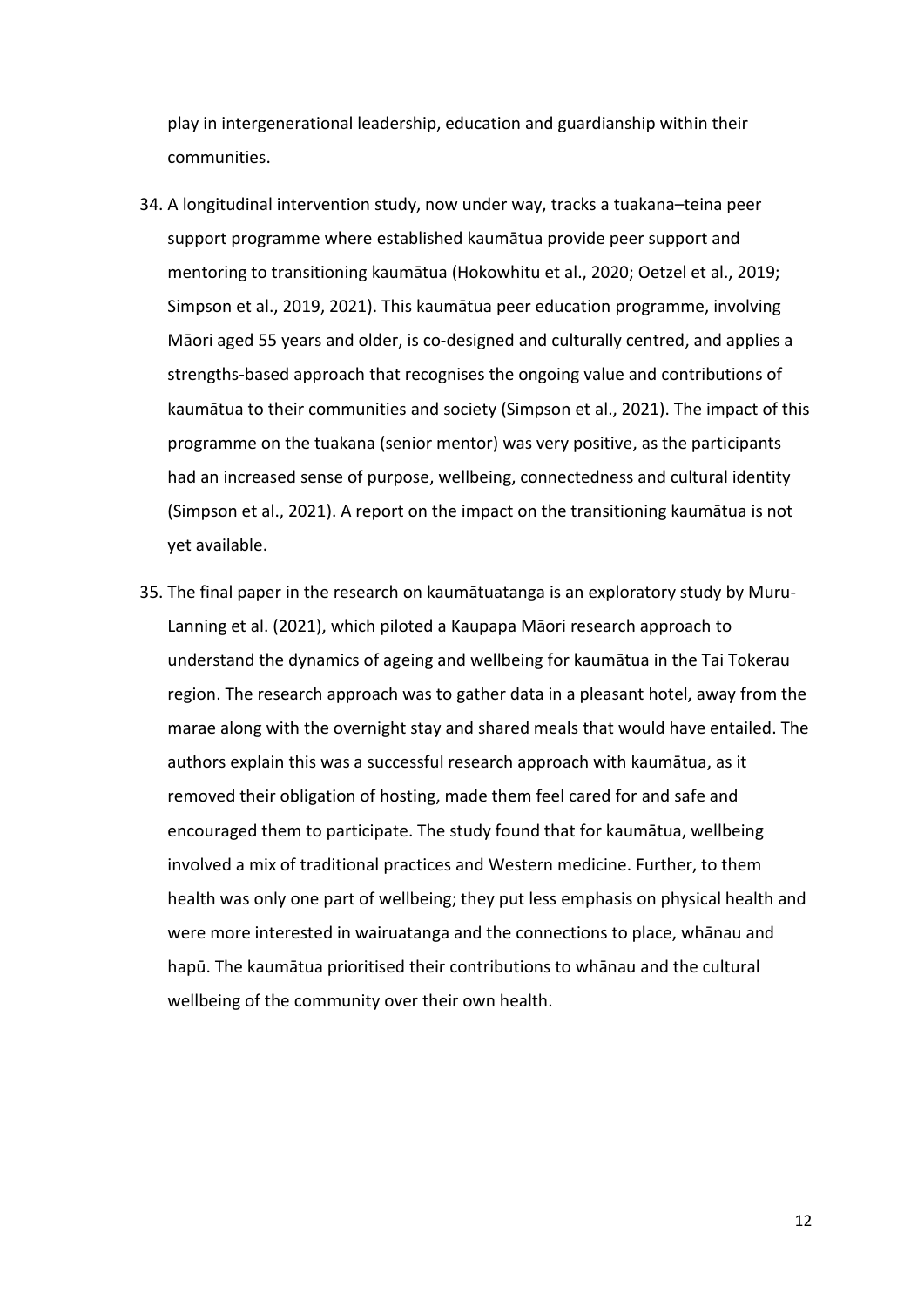#### *Rangatiratanga – Māori leadership generally*

- 36. Māori leadership literature provides a rich interweaving of mātauranga Māori and Western leadership theory. Most studies in this body of research use Kaupapa Māori research methods (Bishop, 2008; Smith, 2012), and some are published in top-tier academic journals. The key papers are summarised in chronological order to demonstrate the development in this field and the interwoven relationship between age and leadership in te ao Māori.
- 37. Contrasting traditional and modern Māori management approaches, Mika and O'Sullivan (2014) explain that older Māori are central to leadership and control in te ao Māori. Traditionally, older Māori would have acted as whānau leaders in the roles of pakeke (parents) and kaumātua (elders and grandparents). In addition to these leadership roles, older Māori with the right mana and whakapapa and the support of the people would take on the role of rangatira of hapū with responsibility for several whānau and accountability to āriki or paramount chiefs that are responsible for an iwi. Kaumātua work within this leadership model, providing valued wisdom, guidance and advice. Overall, Mika and O'Sullivan position older Māori as central to the Māori leadership tradition and explain that leadership is traditionally the work of older Māori across different roles, with their particular role depending on their mana, whakapapa, expertise and relationships.
- 38. Roche et al. (2015) identified some aspects of Mika and O'Sullivan's (2014) model in their qualitative study. They found the Māori leader participants felt an obligation and a drawing force to give back to their home marae, iwi and hapū through participating in leadership roles as they aged. Roche et al. (2015) also discuss how working in Māori leadership roles as they aged enhanced the participants' feelings of wellbeing and connectedness with their cultural identity and whakapapa.
- 39. Henry and Wolfgramm (2018) conducted a longitudinal qualitative study of Māori leaders in the film industry and provided findings on relational leadership. In addition, this paper includes a Mana Wahine (Māori women leaders) perspective. The authors explain that mentorship from older, more experienced leaders and experts, who could be Māori or non-Māori, was important to participants. Henry and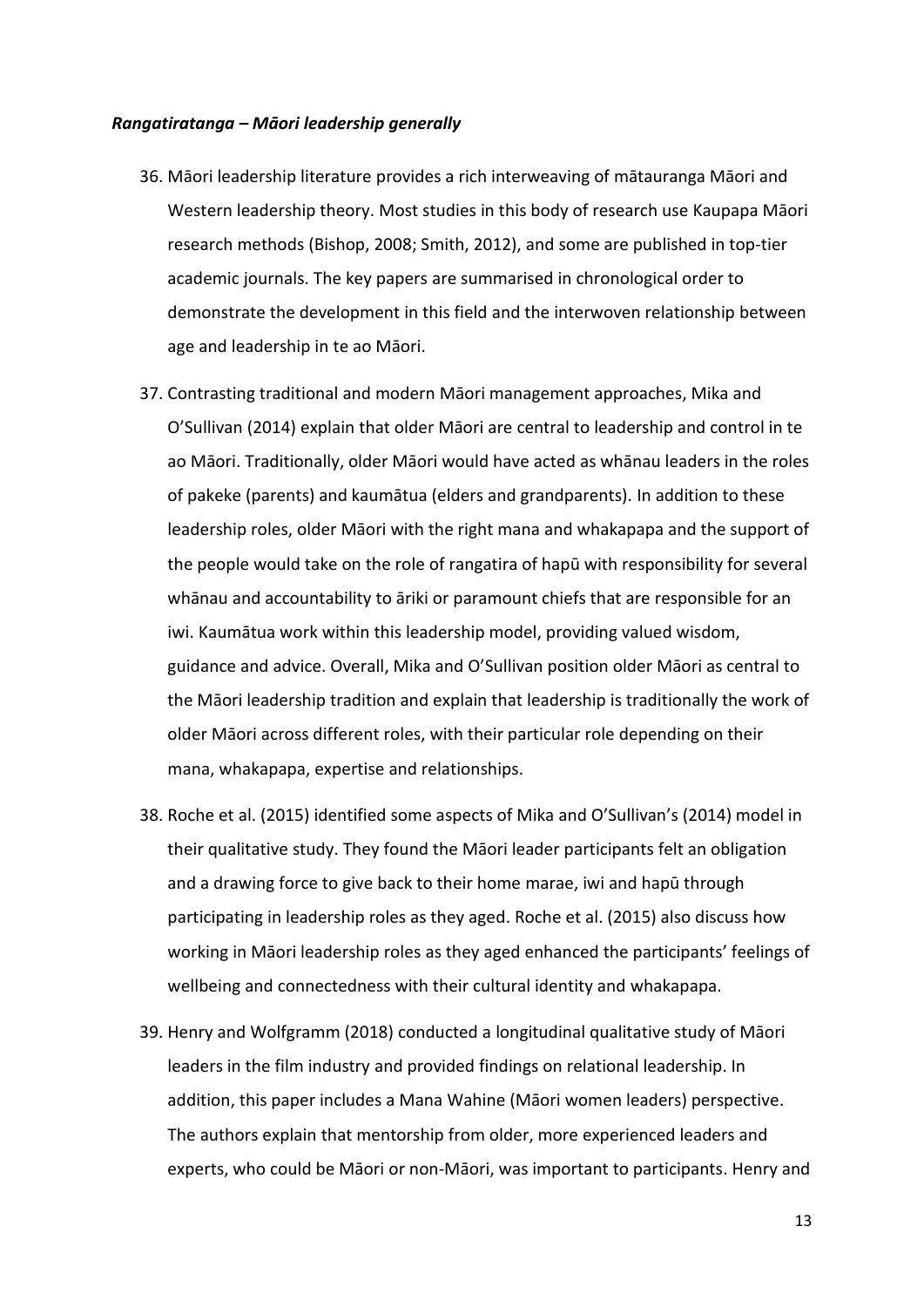Wolfgramm also discuss how relational leadership resulted from the participant leaders' individual and collective aspirations. From this, they conclude that relational leadership for Māori consists of three dimensions: embodying identity and cultural dimensions; enacting industry dimensions; and enacting the macro dimension, such as the impact of colonisation.

- 40. Research that focuses on leadership from a wahine Māori perspective is sparse. One qualitative case study, however, explores the experience of women who lead community gardening projects (Stein et al., 2018). This study demonstrated the link between age, leadership and guardianship in the vital role these older Māori women play in their communities and how their work enacts the principles of manaakitanga, kaitiakitanga and wairuatanga.
- 41. Extending an indigenous perspective on collective leadership, Spiller et al. (2020) take a Kaupapa Māori (Smith, 2012) and wānanga approach to their research and theorising. They illustrate how collective leadership in the Māori world today, and potentially in other indigenous cultures, is more like an ecosystem than just an activity. Collective leadership relies on an intergenerational process that works as an "integrated ecosystem sustained from one generation of leadership to the next" (Spiller et al., 2020, p. 517). This aspect of leadership explains the importance of the links between older Māori, whakapapa and the work of leadership in te ao Māori. Spiller et al. explain that rangatira leadership is a complex interweaving of roles and responsibilities that involve elders, wisdom keepers, orators and genealogists – no one leader stands alone. Building on this concept, Kelly and Nicholson (2021) link in the influence of ancestors on leadership, demonstrating how intergenerational knowledge passed on through elders influences leadership in Māori-led organisations.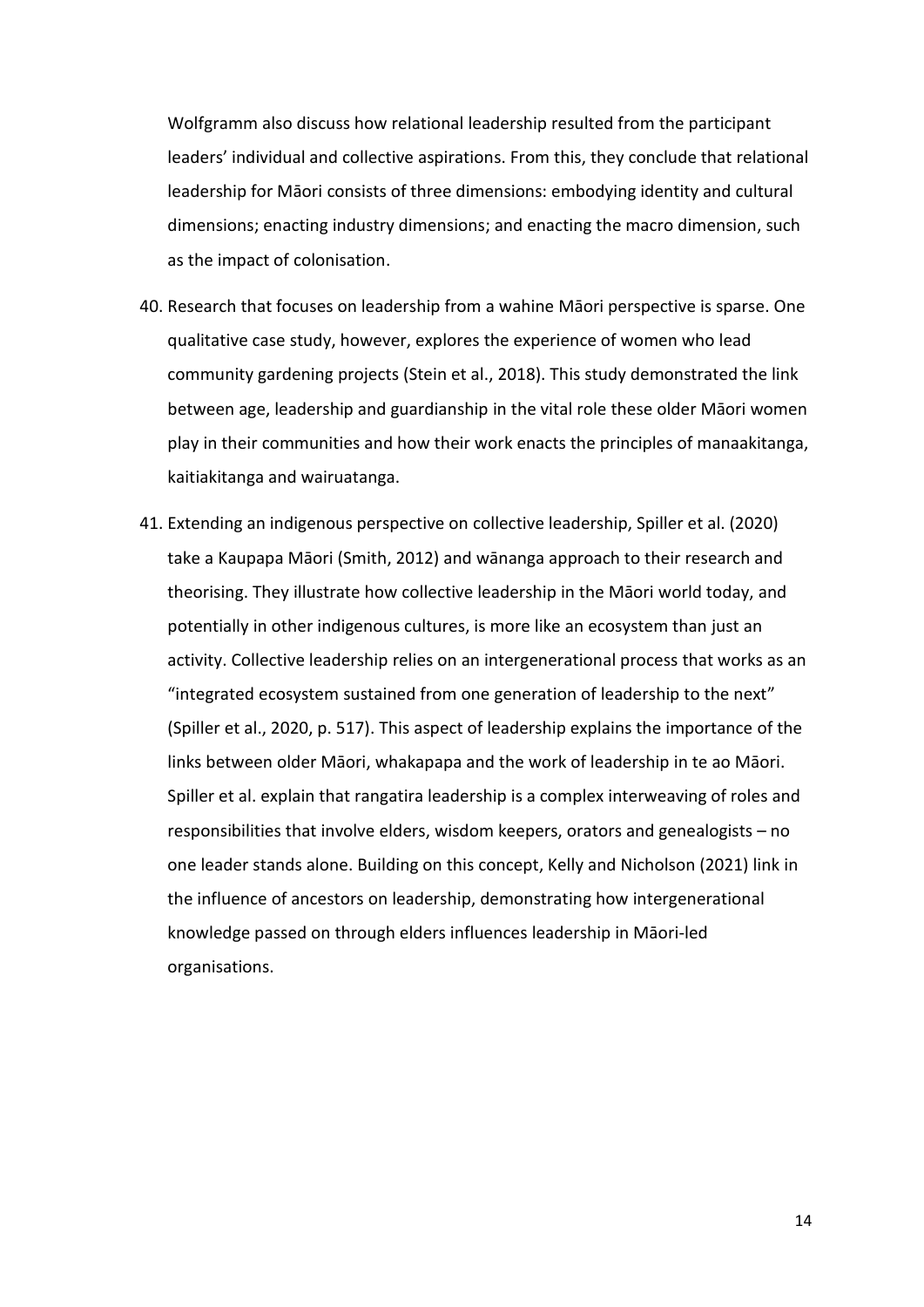#### *Entrepreneurship*

- 42. The work of older Māori in entrepreneurship converges with the role of older Māori in collective leadership practice. An example comes from Kawharu's (2016) case study of transformation in Ngāti Whātua. The entrepreneurial approach it describes demonstrates the leadership principle of kotahitanga, where older Māori adopted different leadership roles of the rangatira: the chiefly leader who was alert to risk; the pōtiki, often younger entrepreneurs, who took risks; the kaumātua, the elders, who adopted a risk-averse stance; and the tohunga who provided expert knowledge and wisdom.
- 43. Age in conjunction with mana, whakapapa and knowledge is integral to supporting communal entrepreneurial endeavours. Henry's (2017) qualitative study of screen industry entrepreneurs included older Māori. It demonstrated how entrepreneurship is an act of emancipation for those with a heritage of disadvantage and colonisation and encourages them to rebuild and restore cultural identity.

## *Agribusiness leadership*

- 44. Agribusiness is an industry that requires Māori entrepreneurship and leadership, particularly in the management and governance of Māori farming trusts (Phillips et al., 2016) and Māori land incorporations (Rout et al., 2020). These agribusiness studies provide examples of challenges facing Māori-led organisations and the leadership work of older Māori.
- 45. Phillips et al. (2016) observe that one of the significant challenges facing Māori agribusiness is identifying and engaging rangatira and kaumātua with sufficient knowledge and capacity to work in the needed governance roles. Their study found that less successful boards had trustees with insufficient knowledge of farming and well-informed leadership practice, as many were appointed based on their standing in the hapū rather than their knowledge and skill. This lack of skill led the organisations to use more paid advisors and consultants, which compounded the issue as this approach deprived the trustees of the opportunity to increase their knowledge. Phillips et al. (2016) recommend initiatives to develop the skills of older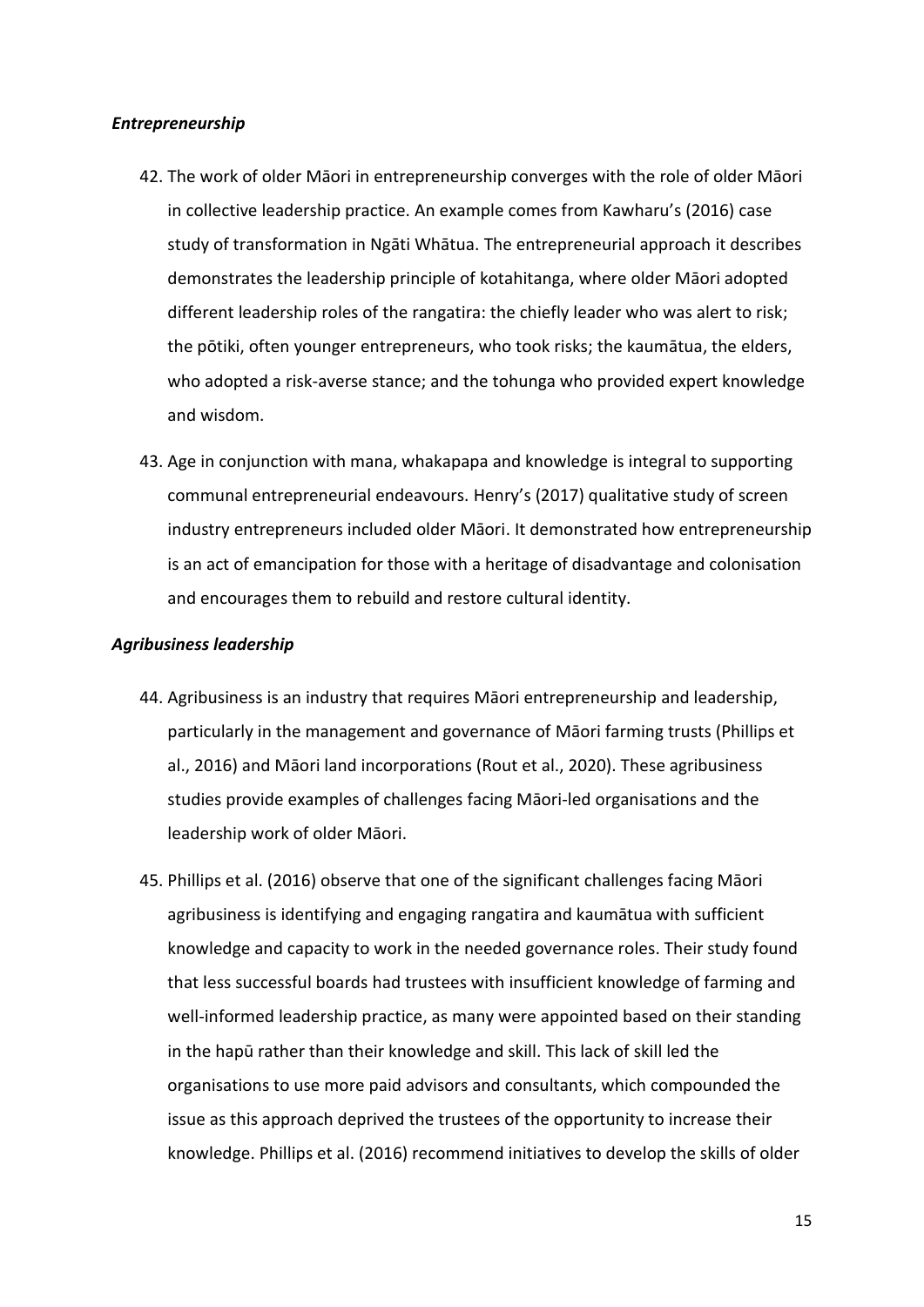Māori so that those who are interested have the capability to fill these vital governance roles in agribusiness trusts. Rout et al. (2020) echo these recommendations, identifying that whakapapa networks could provide good governance in agribusiness. A current constraint is the disconnection between the skill set of shareholders and the reality of land management and agribusiness. Both of these studies suggest an opportunity to upskill older Māori and equip them to provide governance support to these organisations.

#### *Discussion*

46. In summary, the rangatiratanga Māori literature is vibrant, is based on mātauranga Māori, uses Kaupapa Māori research techniques (Bishop, 2008; Smith, 2012), and has been recognised internationally through publication in top-tier academic journals. This literature positions older Māori as central to leadership and control within the collective leadership ecosystem (Spiller et al., 2020) of te ao Māori. This literature celebrates and treasures ageing, along with the work of older Māori in leadership, particularly those with mana, wisdom, whakapapa, expertise and knowledge of tikanga. Overall, the most significant opportunities here appear to be to provide training and support for older Māori who are interested in transitioning to leadership roles in Māori-led organisations and their communities. An example of a current initiative with this goal is the kaumātua peer mentoring programme (Simpson et al., 2019). Additional opportunities lie in providing governance training and developing leadership skills relevant to specific types of Māori-led organisations.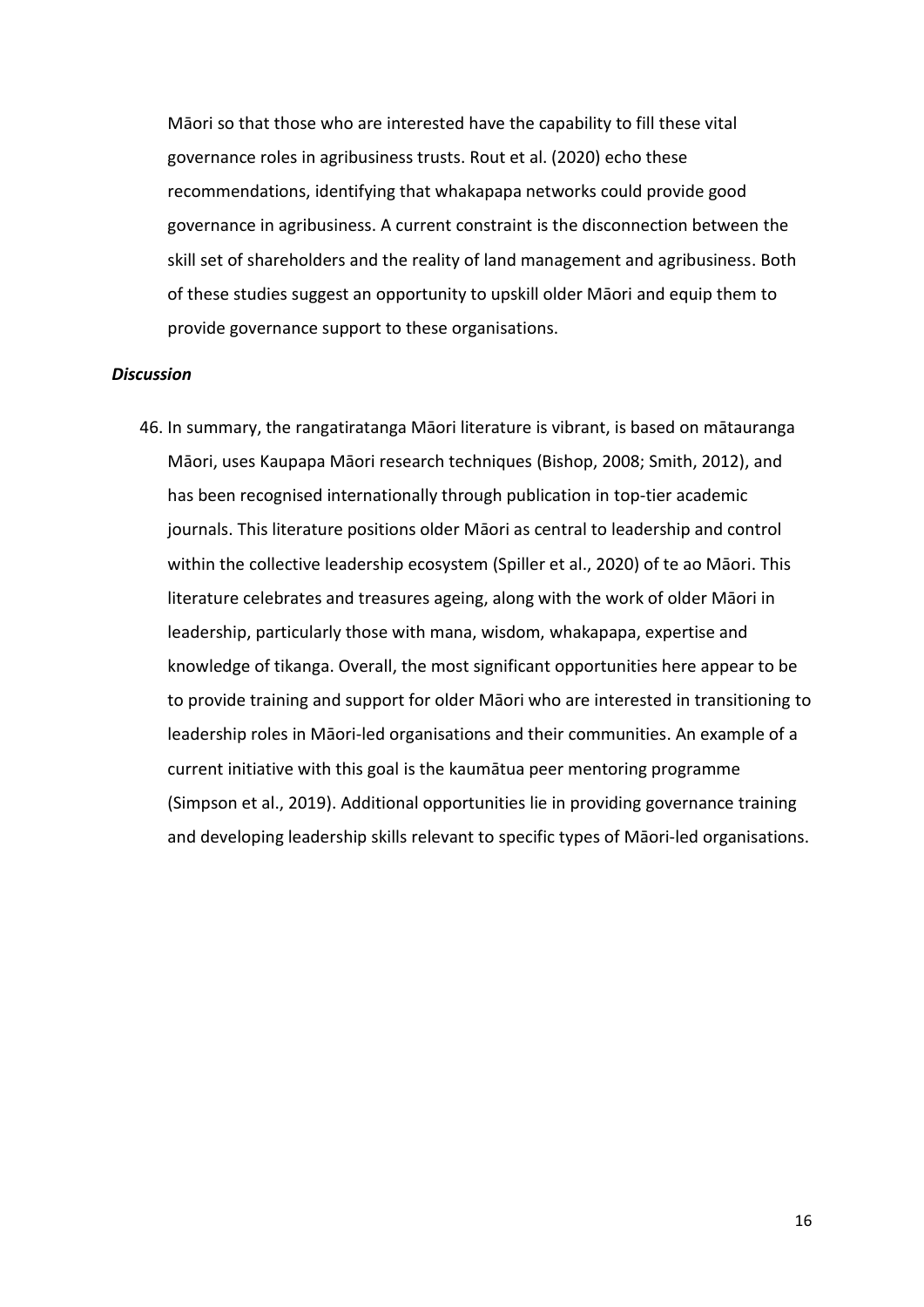#### **Findings 2: Mātanga research –** *Specialists or experts*

- 47. This section focuses on the experiences of older Māori who work as specialists, experts and professionals and typically have had a tertiary education. While the role of experts is a part of collective leadership (Kawharu, 2016; Rout et al., 2020), the research of mātanga Māori has a distinct set of themes related to their role as the interface between te ao Māori and non-Māori and New Zealand institutions. This section consolidates research from the medical professions, social work, defence, academia and scientists.
- 48. Two studies explored senior Māori nurses' experiences of work. First, Huria et al. (2014) conducted a qualitative study of participating nurses' experiences of racism before they began nursing, while in training and on the job. Huria et al. identified that participants had experiences of both personal racism and institutional racism throughout their lives. They experienced institutional racism in school, voiced as felt expectations they would not have careers and a lack of encouragement to take scientific studies. In nursing training, the participants felt an expectation that they should be able to answer all questions on Māori culture, justify why the culturally safe practice was necessary and advocate for Māori health issues. While the participants valued the opportunity to include elements of Māori culture, they also felt an additional burden was placed on them to fulfil the expected roles. In the workplace, their identification as Māori resulted in an increased workload to provide all care to Māori patients, yet they felt their efforts to share the load and create a more bicultural workplace went unappreciated. Overall, the participants felt management did not recognise their extra effort or support them in coping with racist events in the workplace. This history of personal and institutional racism had taken a toll on the participants, who reported colleagues left the profession early due to exhaustion with the dual roles and high expectations.
- 49. In a more recent study, Davis et al. (2021) interviewed older Māori nurses during the COVID-19 pandemic, examining their vital role in providing leadership and delivering culturally appropriate health services to the Māori community. Davies et al. report that participants felt the work of Māori nurses in successfully delivering culturally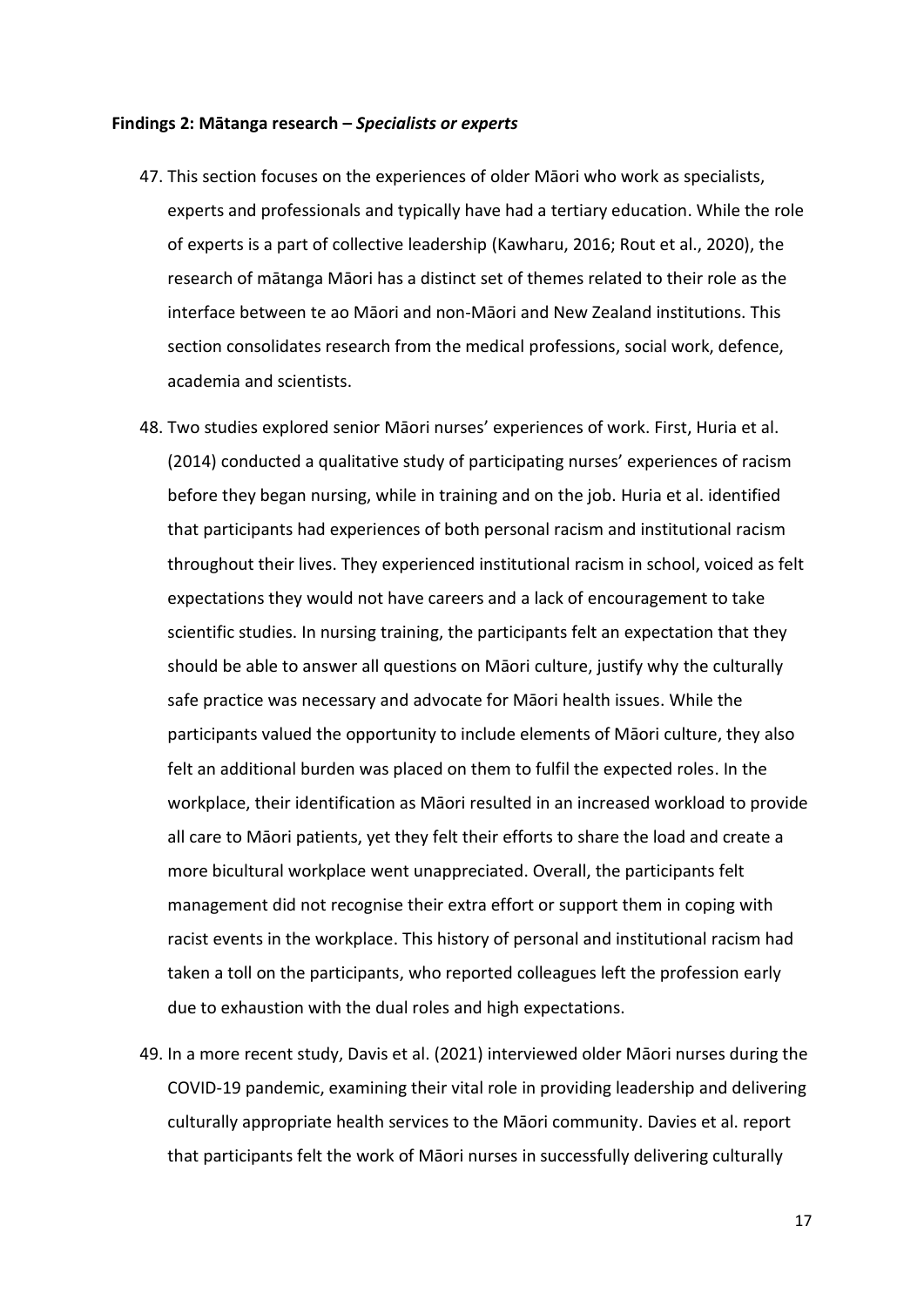appropriate services related to COVID-19 went unnoticed by health institutions, the general public and the nurses' management.

- 50. Ahuriri-Driscoll et al. (2015) surveyed rongoā Māori health practitioners, finding that the majority of them were older Māori who worked as volunteers or for koha. While they received their traditional training from kaumātua, many participants indicated they would also be interested in further training in practice and management skills.
- 51. Senior Māori social workers were the subject of a study by Moyle (2014), in which the participants discussed how Māori social workers needed to wear two hats and bridge the gaps between two opposing worldviews. This dual role increased the volume of work they needed to do, yet the participants felt this work was undervalued and they were not rewarded for their role as both cultural and professional experts. They commented that this burden was a factor in the very high levels of turnover and burnout among Māori social workers. The authors recommend further research with Māori social workers to identify ways of protecting and retaining these employees in the social work profession.
- 52. Hohaia's (2016) research focused on the experiences of defence force employees involved in the programme to decolonise the defence force and make it bicultural. Older Māori participants in this study explained that while the elders were always known in the military as the holders of te reo and tikanga, the recent training brought these roles to the forefront. Participants reported that the move to recognise skills in te reo and tikanga as necessary elements for advancement was empowering and a positive step that would previously have been unthinkable. This study provides an example of how recognition of Māori cultural skills could benefit older Māori employees working in bicultural roles. Its positive findings contrast with a study of trauma in the military, which found that older Māori were significantly more likely to experience trauma in service and to suffer from post-traumatic stress (Richardson et al., 2020).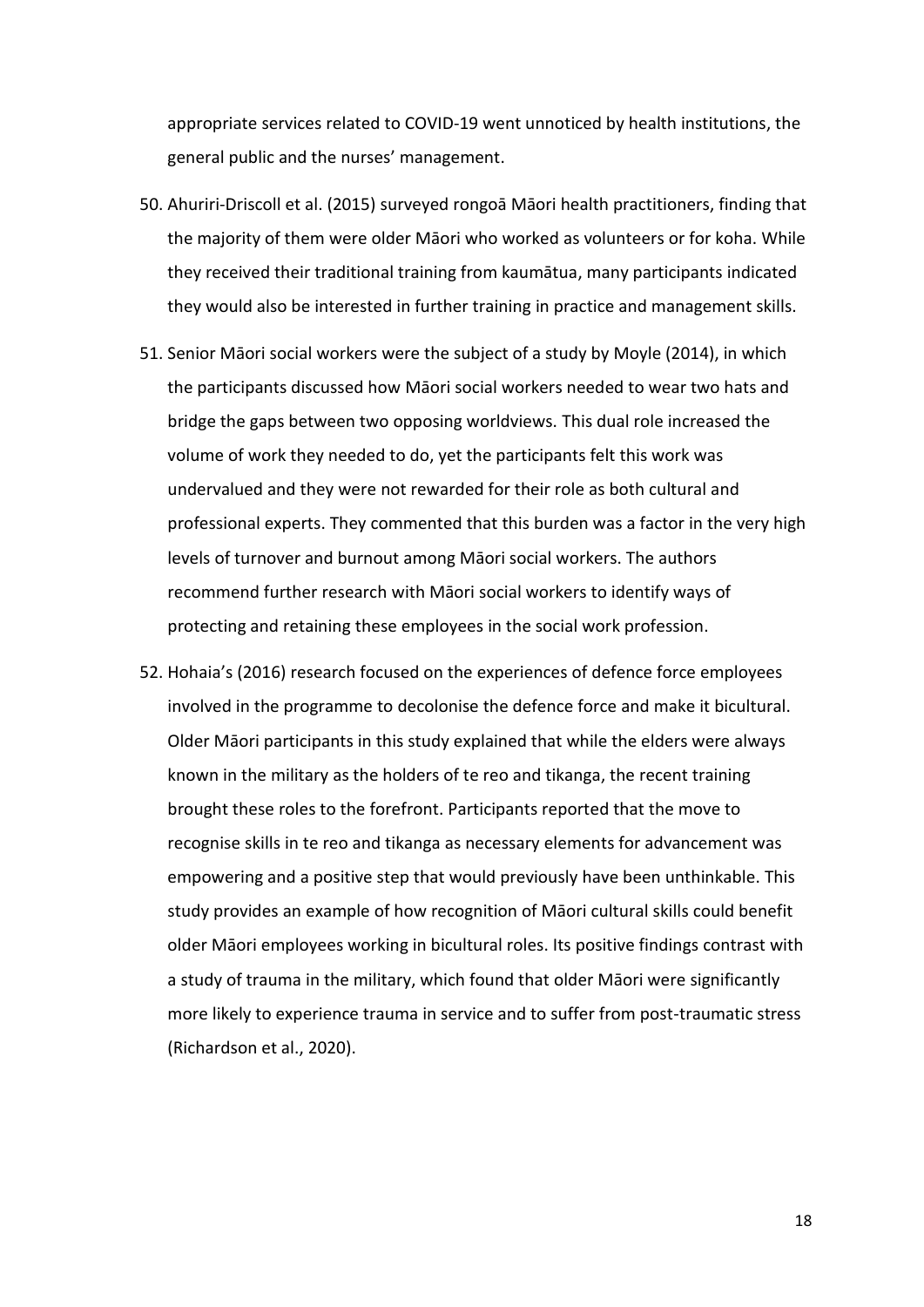- 53. Older Māori academics have been the subject of four studies. Māori tend to gain postgraduate qualifications at a significantly older age: among Māori who completed a PhD in 2010, the average age of completion was 49 years (Nana, 2010, cited in Kidman & Chu, 2017). For this reason, research on Māori academics or professionals requiring a doctoral degree includes many older Māori participants. In a qualitative longitudinal study of senior Māori academics, Kidman (2019) identified that participants had concerns about the future of Māori academics. Because universities have shifted to a focus on individual performance targets, participants considered that Māori academics needed to find a balance between achieving performance targets and serving their Māori communities. They felt this payoff placed them in the margins and could limit career advancement, especially if they engaged in activism or prioritised community goals. A further study of Māori academic careers confirms this conflict between Māori cultural beliefs and values and the corporate culture present in university business schools (Staniland et al., 2019).
- 54. A recent study of Māori academic leadership identified the ambiguous role they needed to play (Povey et al., 2021). Although they felt they had positional power, at the same time they were not empowered to expedite change in a partnership due to ongoing conservatism and racial tensions they faced as Māori leaders.
- 55. In their study of the work experiences of Māori scientists, Haar and Martin (2021) used a mixed-methods Kaupapa Māori research approach (Smith, 2012). Haar and Martin identified that Māori scientists were required to play a dual cultural role, often acting as the cultural liaison and responsible for building relationships with Māori communities to perform their scientific work. The work of relationship building in Māori communities is very time-consuming, creating an additional workload for these scientists beyond that of their non-Māori peers. The participants felt employers did not reward this extra work and it did not contribute to career progression. This workload also added to their job pressure and led to feelings of burnout and, for some, an exit from the job or career. The authors call this phenomenon "he aronga takirua" or the "cultural double-shift" (Haar & Martin, 2021, p. 1).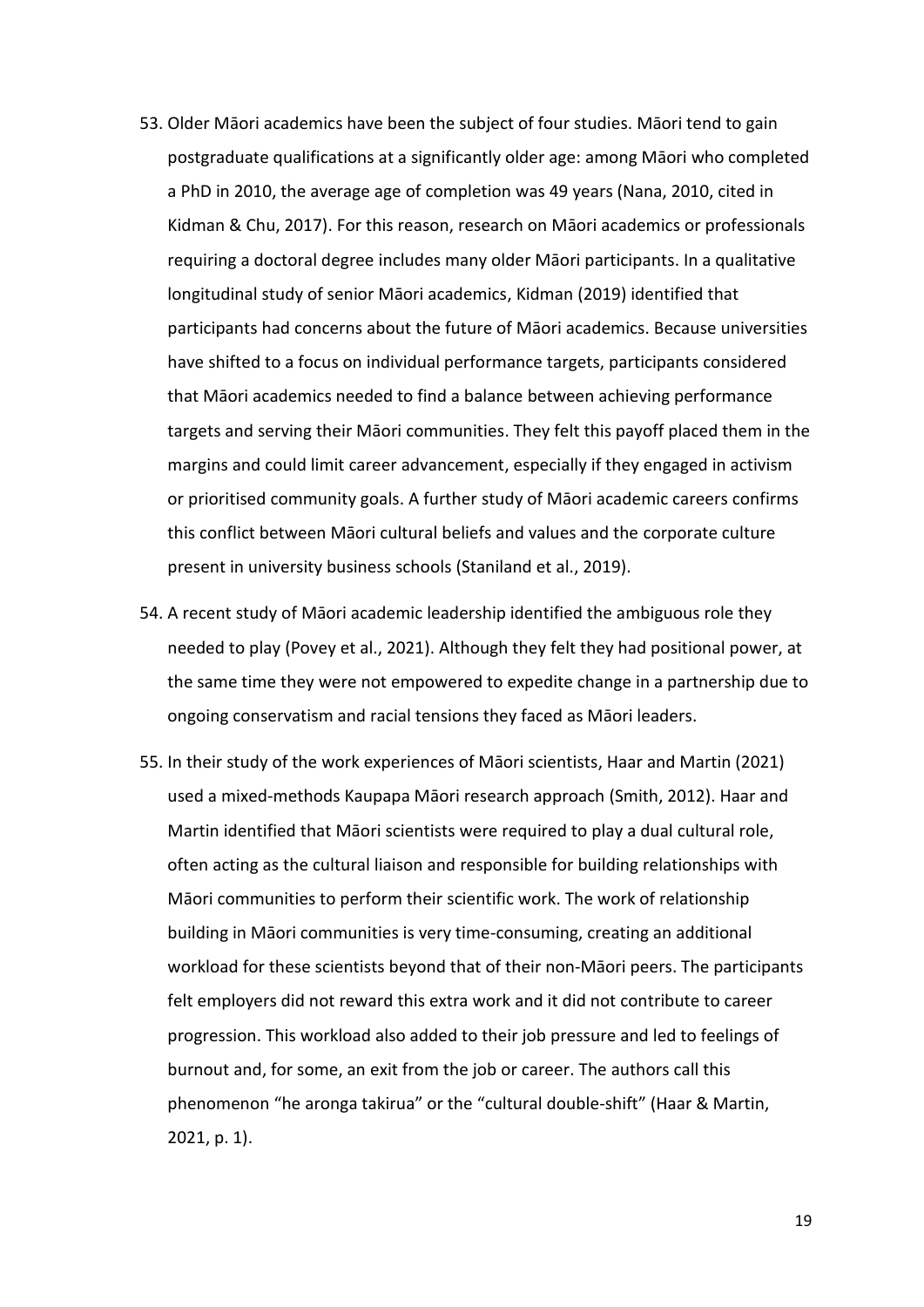#### *Discussion*

56. A common theme in this set of studies is that the "cultural double-shift" (Haar & Martin, 2021, p.1) has adverse effects on specialist or expert Māori employees. Performing the cultural double-shift places an extra burden on these employees yet they receive little recognition or reciprocity for their efforts. These experiences have been linked to exhaustion, burnout and turnover for older Māori in these vital roles (Haar & Martin, 2021). The participants' comments in these studies indicate that they see immense value and importance in the culturally focused roles they play; however, the lack of recognition and support for this work coupled with the low value employers place on it appears to be the most common reason they cite for the adverse effects they experience. Based on the recommendations of scholars in this area, future research is needed to provide employers with strategies to better recognise and reward the valuable, culturally focused work their expert Māori employees undertake. In support of the OWEAP, it is also necessary to fill a gap in understanding of what happens to these highly trained older Māori experts when they leave their job due to this high-stress work environment. Are they becoming unemployed, retiring early or transitioning to more suitable work environments? What practical help would these experts need to continue participating in their roles in older age?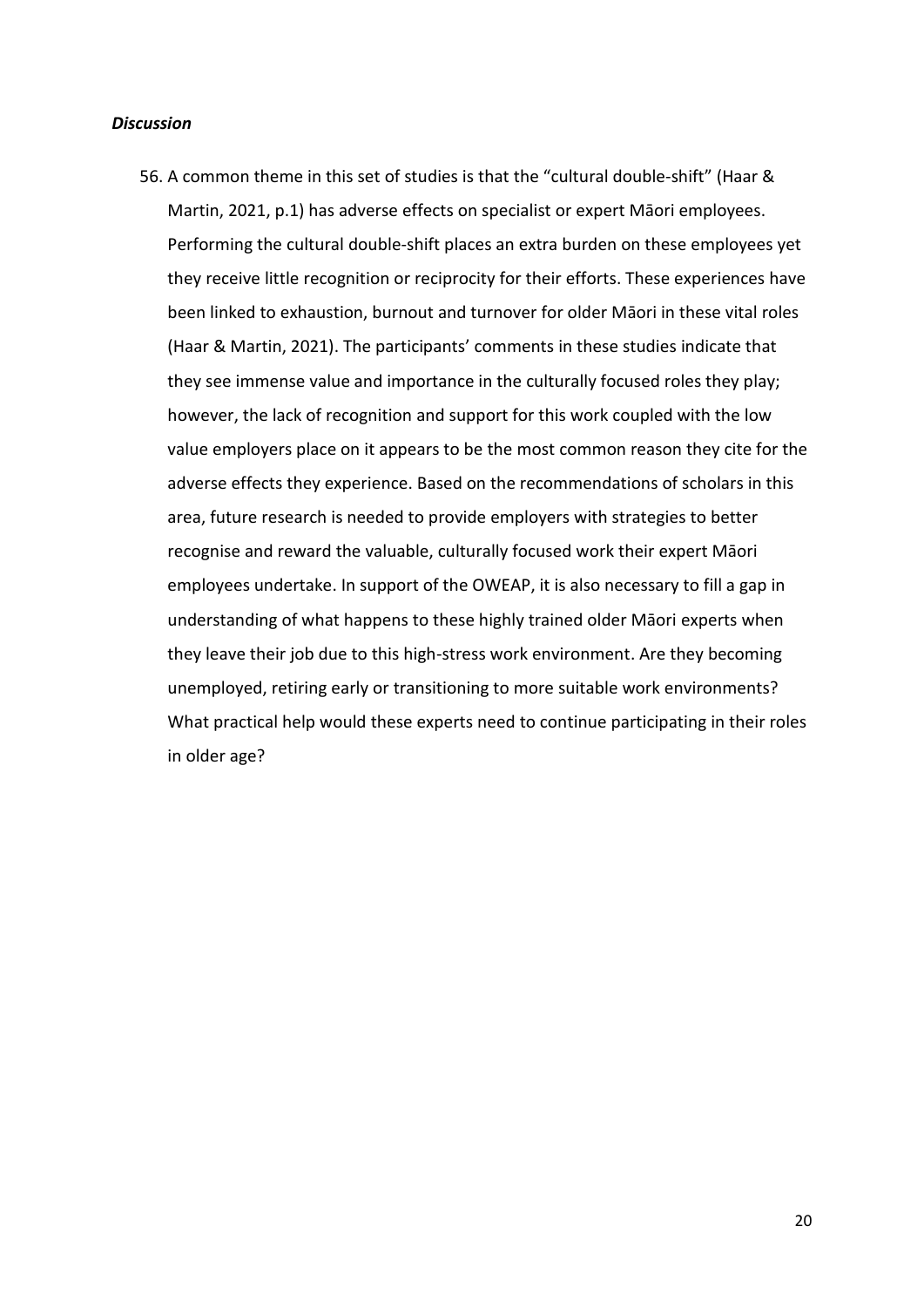# **Findings 3: Kaimahi Pakeke research –** *Older Māori workers – generally, volunteer work, homeless, blue-collar workers*

- 57. The third body of research studies reviewed is a broad grouping of studies that focus wholly or in part on older Māori and work more generally. This group includes research with a Māori sample of workers, work by homeless older Māori, volunteer work and blue-collar work. As the literature in the area is sparse, the review includes research that, while not focused on older workers, does have a separate Māori sample that contains older workers or discusses some aspect of older Māori and work. This area provides the most significant opportunities for future research, as the recommendations in the discussion indicate.
- 58. The only paper in this group that focuses explicitly on older Māori and work is King et al.'s (2015) qualitative study of the importance of work for older Māori men. This study observed a marae-run programme that brings homeless older men to the Orākei Marae to work in the gardens. It demonstrates how being involved in gardening helps the men strengthen their cultural identity and empowers them through manaakitanga, as they are both being cared for and caring for others by donating their produce to food banks. The work in the gardens also provides a spiritual connection through the land, enhancing wairua. Overall, the authors recommend programmes such as these as important ways to use work to reconnect older homeless Māori men with their cultural identity as Māori and begin to build trust.
- 59. Each of the studies in the next set of papers contains a purposeful sample of older Māori concerning some aspects of work so are included in this review for completeness. None of the studies in this set discussed implications for older employees specifically. First, Haar et al. (2012) found that for Māori employees, the conflict between family and work responsibilities was a dominant influence on turnover intentions, while whānau support could moderate these. The study did not identify any specific effects related to age. A study of challenge and hindrance stressors included a sample of Māori employees and used age as a control variable (Hollebeek & Haar, 2012). The study found a significant positive correlation between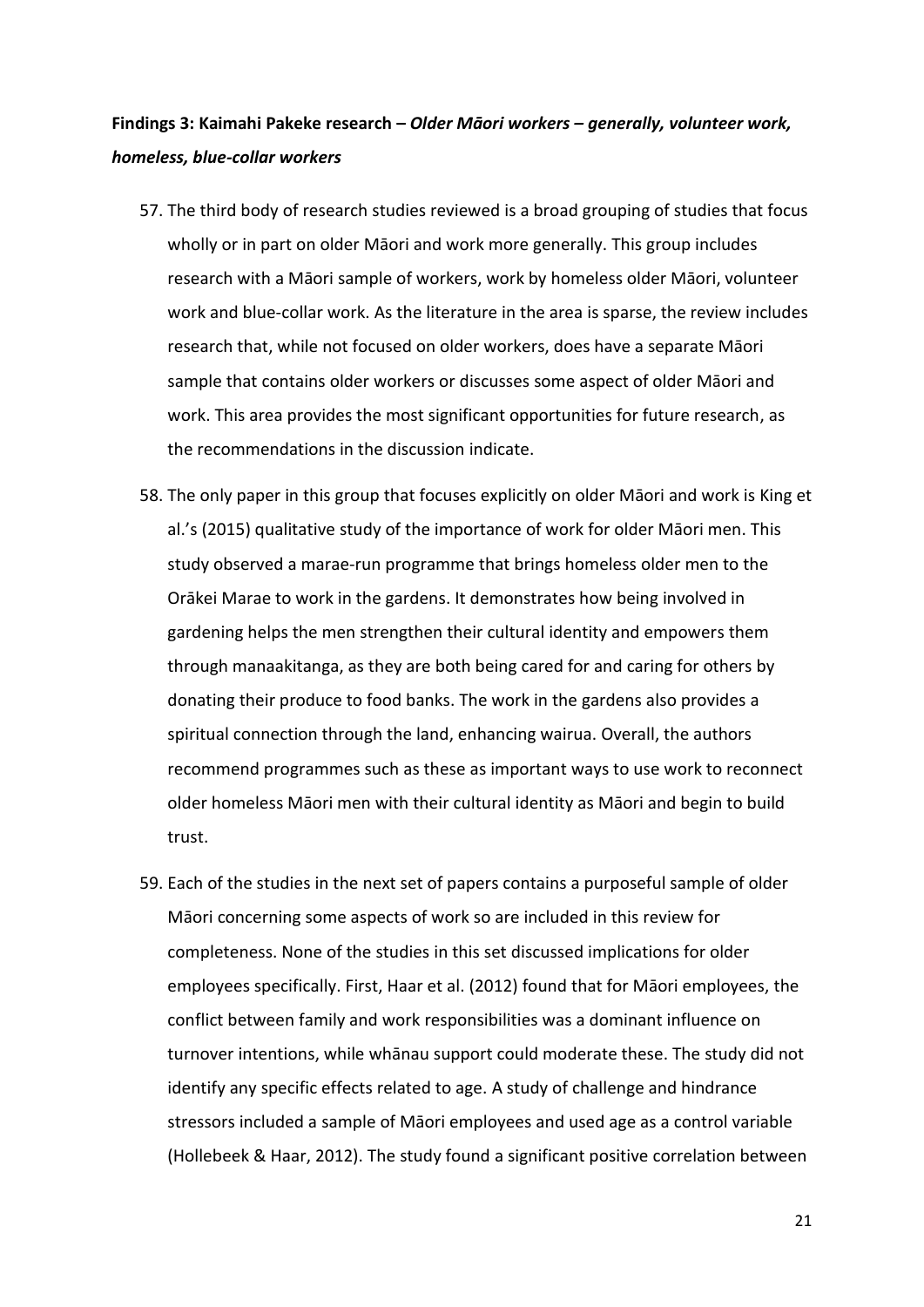age and hindrance stressors for Māori participants, although the authors did not discuss this effect. In a study of career satisfaction, Haar and Brougham (2013) identified no specific effects due to age but did find that traditional predictors of career satisfaction had little impact on career satisfaction for their Māori sample, explaining only 6 percent of the variance. In contrast, cultural wellbeing explained 24 percent of the variance in career satisfaction among the Māori sample overall, while the extent to which individual Māori participants held collectivistic beliefs had a moderating influence on this relationship. The same authors conducted a further study, this time focusing on organisational-based self-esteem in Māori employees, and found self-esteem predicted their job and emotional outcomes (Haar & Brougham, 2016).

- 60. In addition, Houkamau and Sibley (2019) undertook an extensive survey of Māori drawn from the electoral roll, in which the average age of participants was 50 years. They found that those who identify as Māori differed widely in the role that culture played in their identity and attitudes. In particular, those who more strongly valued their Māori identity were also more likely to endorse attitudes related to traditional values. Further, Māori who valued their cultural identity and were engaged in their culture preferred to work for employers who respect Māori cultural values and preferred work that promotes cultural development. The authors also note that not all who identified as Māori strongly aligned with traditional values and many chose to follow individual goals. Based on these findings, the authors warn against treating Māori as a homogeneous group.
- 61. In a comparative study of occupational risk for Māori and non-Māori, Denison et al. (2018) identified that Māori were significantly more likely to be exposed to occupational risk factors such as dust and chemicals due to the nature of the industries in which they were employed. Additionally, Māori employees had higher exposure to risks associated with heavy lifting, load noise and organisational risk factors such as repetitive work and tight deadlines; these risks were not necessarily related to job type.
- 62. An across-population survey looking at discrimination identified that 40.6 percent of Māori reported experiencing racial discrimination (Cormack et al., 2019). Age

22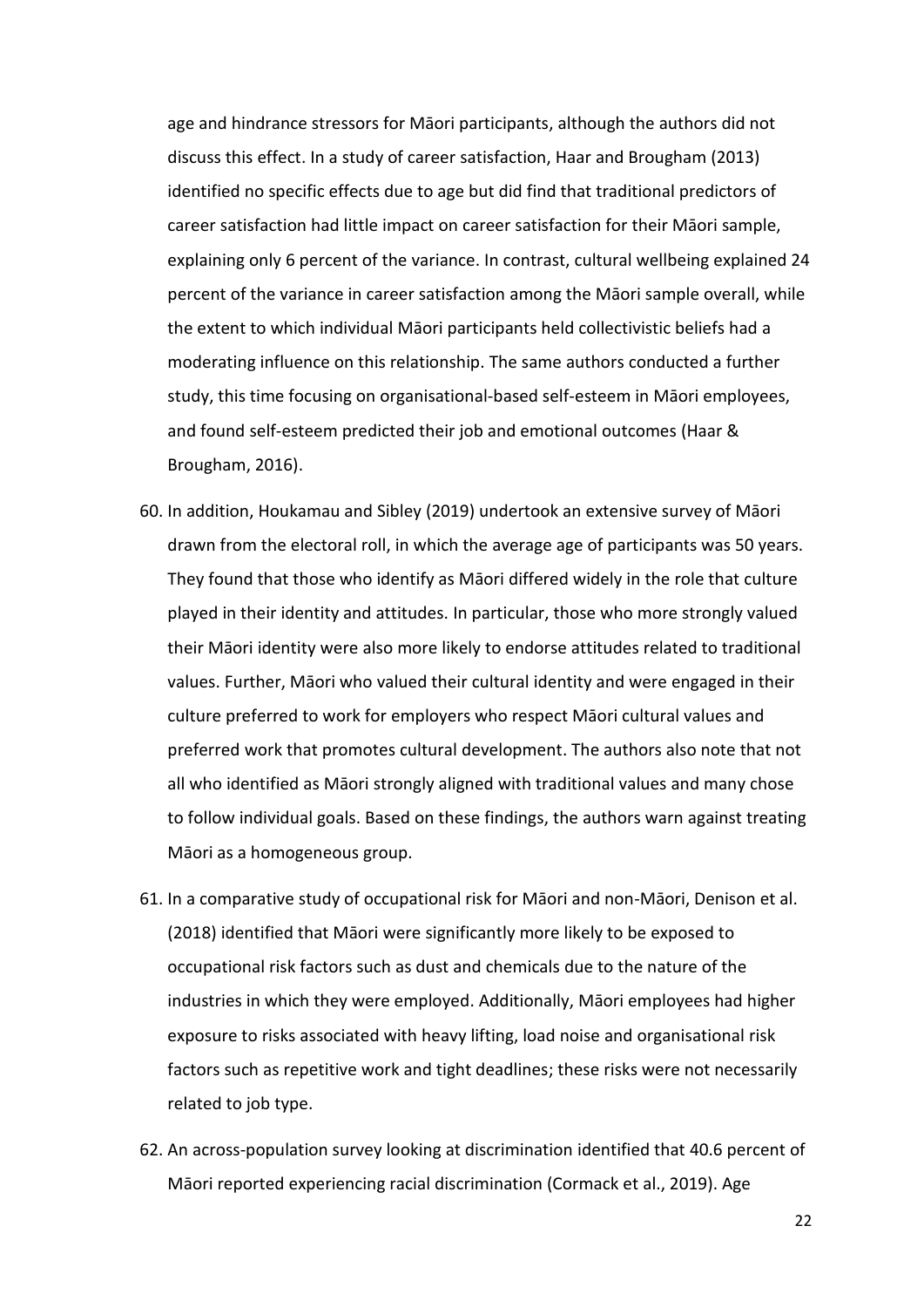discrimination for Māori was low, and was reported mainly by the young Māori participants aged 20–24 years. In a general study on ageing in New Zealand, Parr-Brownlie et al. (2020) point out that Māori made up a low proportion of the population aged over 65 years in 2019 (6.5 percent). They discuss how this could influence the findings of current research projects on ageing in New Zealand, recommending researchers take care to include a focus on Māori. Finally, a study of how socio-economic status in early life affects health outcomes for Māori and non-Māori found that high socio-economic status in early life was predictive of better health outcomes for non-Māori males but not so for Māori men and all women (Stephens et al., 2020).

#### *Discussion*

- 63. This section of the literature review adds the fewest insights into older Māori and work and demonstrates a notable lack of research on older Māori who are not leaders, specialists or experts. Specifically absent is research on older workers in blue-collar, low-paid, manual, insecure or frontline roles. Yet these are likely to be the people the OWEAP seeks to target. Denison et al. (2018) identified that Māori were significantly more likely than non-Māori to work in service and sales roles, as plant and machinery operators and assemblers, in elementary occupations and in transportation and storage. Despite the over-representation of Māori workers in these roles, research on them, including the work experiences of older workers, is sparse. More research aimed at understanding the experiences of older Māori who work in these jobs could address this gap. The shortage of information on the impact of human resource processes on older Māori workers offers another opportunity for future research.
- 64. Another issue concerns the type of research in this area, given only a small proportion of studies have adopted Kaupapa Māori approaches. A suggested methodological consideration for future research, therefore, is to look to the Kaupapa Māori methods applied in the rangatiratanga (eg, Henry & Wolfgramm, 2018) and mātanga (eg, Haar & Martin, 2021) research streams, as these are likely to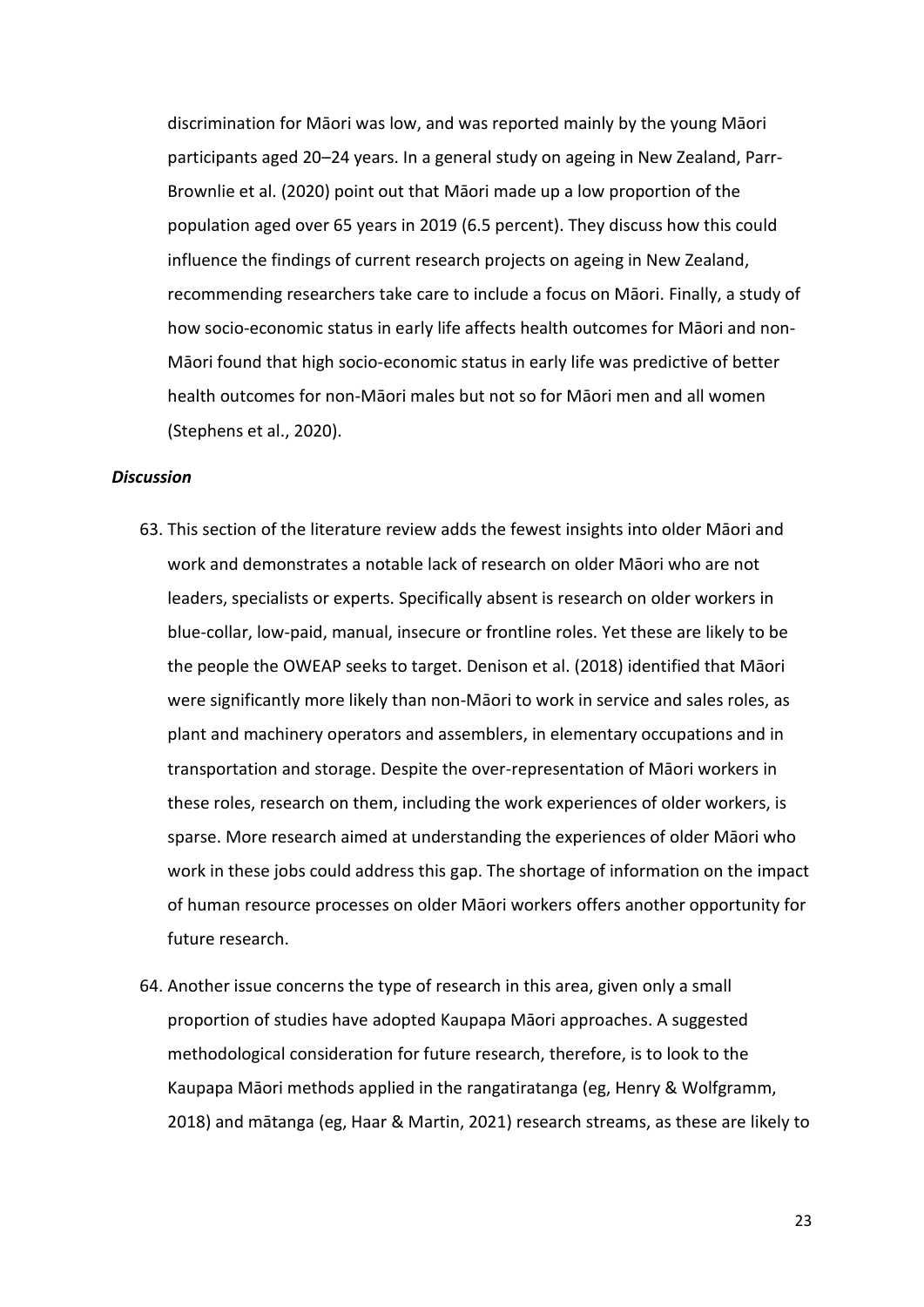produce equally beneficial results in research on older Māori who are frontline workers.

65. Additionally, the area of urban older Māori and work is sparsely researched, with just one study (King et al., 2015) covering it. More research is needed on this specific sector of society, specifically for Māori who do not have the connections and relationships with their marae, hapū or iwi, or do not have the skill or desire to move into leadership roles. These gaps also raise the questions: What happens to those who leave their chosen careers early due to health or disability issues, which affect Māori earlier in life? How can they be assisted to continue participating in work and to be secure in retirement? These are crucial questions that need answering with evidence to support the development of an effective and culturally appropriate action plan.

#### **Conclusions**

66. The level of peer-reviewed research available on older Māori and work varies greatly depending on the roles in question. A wealth of evidence and theory explains the roles and experiences of older Māori in collective rangatiratanga, including kaumātuatanga, governance and management in Māori organisations. Outside of this literature, we also find examples of strong research that includes the voices of older Māori in professional and expert roles and the specific stressors they face through their dual cultural roles. Research gaps in these areas remain: now that studies have identified the problems and the implications of them as these older Māori experts move towards retirement, future research needs to explore how employers can mitigate the adverse effects. However, the most significant gap in this research relates to the voices of older Māori workers in non-leadership roles, those who work on the frontlines of organisations, in manual labour jobs, insecure work and lower-paid occupations. The experiences of these people are mainly absent from the literature; however, these are the target group of the OWEAP and are likely to be the majority of older Māori workers. This area presents a great opportunity for future research on older Māori and work to inform the OWEAP.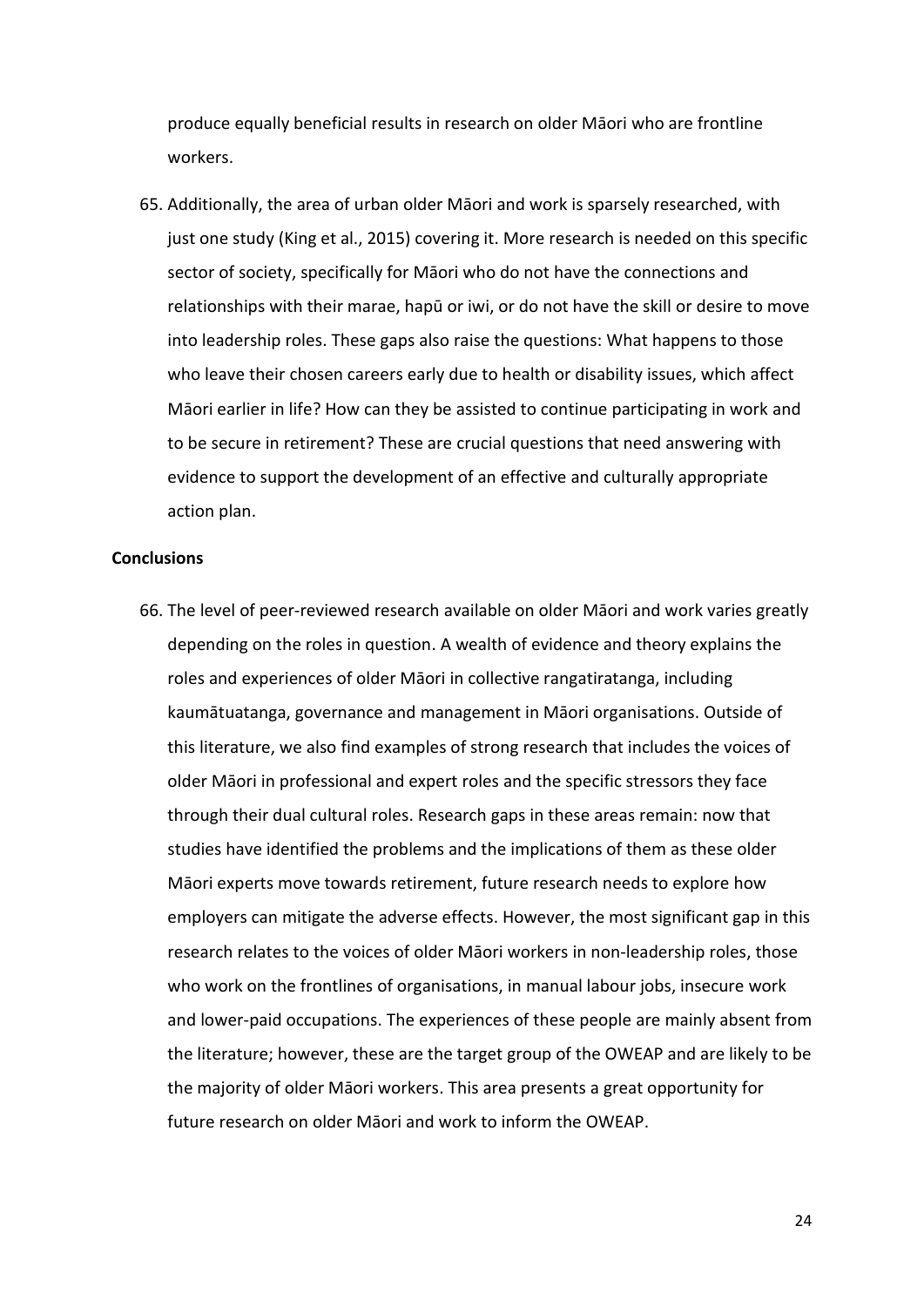## **Glossary of te reo Māori terms**

Definitions are based on Te Aka, the online Māori-English, English-Māori Dictionary <https://maoridictionary.co.nz/> unless a specific reference is provided.

| <b>Kupu Māori</b> | <b>English</b>                                                         |
|-------------------|------------------------------------------------------------------------|
| Āriki             | Paramount chief of an iwi (Mika & O'Sullivan, 2014)                    |
| Hapū              | Subtribe, the primary political unit in traditional Māori society      |
|                   | consisting of many whanau sharing descent from a common ancestor       |
| Iwi               | Tribe, a large group of people descended from a common ancestor        |
|                   | and associated with a distinct territory                               |
| Kaimahi           | Worker, employee                                                       |
| Kaitiaki          | Trustee, guardian, caregiver                                           |
| Kaumātua          | Elders (sometimes specifically meaning those who are fluent speakers   |
|                   | of te reo Māori and holders of knowledge relevant to a particular      |
|                   | gathering, making them able to formally represent the tribe at         |
|                   | significant events) (Keelan, Awekotuku, et al., 2021)                  |
| Kaumātuatanga     | The act of being or becoming a kaumātua (Durie, 1999)                  |
| Kaupapa           | Topic, policy, matter for discussion, plan, theme, issue, initiative   |
| Kaupapa Māori     | Māori ideology that informs a Māori-centric research approach,         |
|                   | including the researchers, the researched and the focus (Bishop, 2008; |
|                   | Smith, 2012)                                                           |
| Kotahitanga       | Unity, togetherness, collective action                                 |
| Mahi              | Work, to work                                                          |
| Manaaki           | Support, to take care of, provide hospitality, protect                 |
| Manaakitanga      | Hospitality, kindness, generosity, showing respect and care for others |
| Māori             | Indigenous person of Aotearoa New Zealand                              |
| Marae             | Courtyard, complex of buildings around the courtyard                   |
| Mātanga           | Experienced, expert, specialist, consultant, professional              |
| Mātauranga Māori  | Māori body of knowledge that arises from a worldview based on          |
|                   | kinship relationships between people and the natural world. In this    |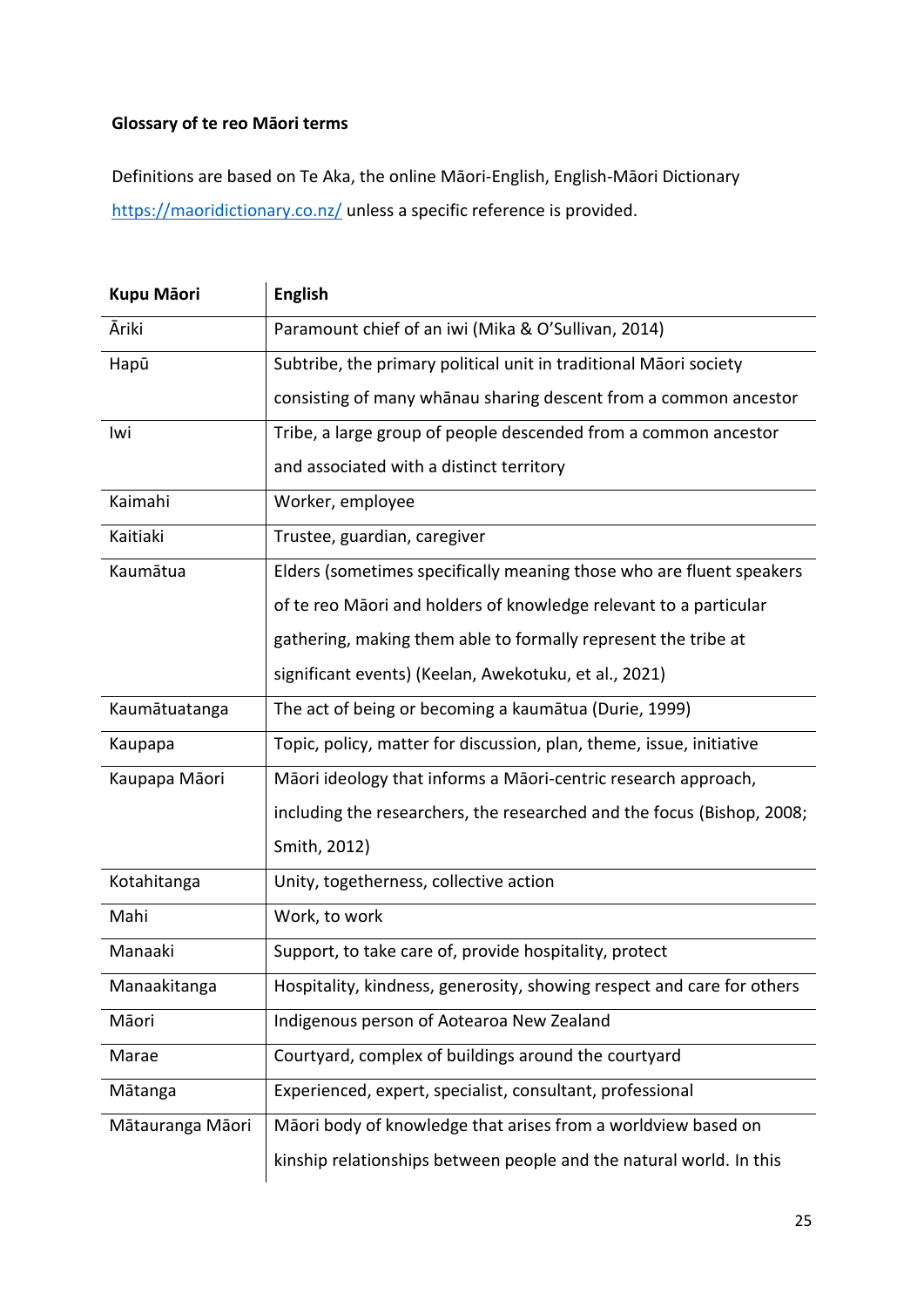| <b>Kupu Māori</b> | <b>English</b>                                                         |
|-------------------|------------------------------------------------------------------------|
|                   | worldview, humans are not superior to the natural order but rather     |
|                   | exist within it (Royal Society of New Zealand)                         |
| Mokopuna          | Grandchild, grandchildren                                              |
| Pākehā            | European                                                               |
| Pakeke            | Adult, age, maturity                                                   |
| Rangatiratanga    | Leadership, autonomy and independence                                  |
| Rongoā            | Traditional Māori remedy, drug, cure, medication, treatment or         |
|                   | specialist (Ahuriri-Driscoll et al., 2015)                             |
| Taonga            | Something of value that could include goods, processions, ideas or     |
|                   | resources and could be culturally, socially or financially valuable    |
| Te ao Māori       | The Māori world                                                        |
| Te reo Māori      | The Māori language                                                     |
| Tohunga           | Skilled person, chosen expert, priest                                  |
| Tuakana-teina     | Senior-junior peer relationships (Simpson et al., 2021)                |
| Wairua            | Spiritual wellbeing                                                    |
| Wairuatanga       | Concerns of the spirit, spirituality                                   |
| Wānanga           | The research process that dissolves the distinction between            |
|                   | researchers and the researched, as it is a study within the collective |
|                   | context (Spiller et al., 2020).                                        |
| Whakapapa         | Genealogy, lineage, descent                                            |
| Whānau            | Extended family, family group, the primary economic unit of            |
|                   | traditional Māori society                                              |
| Whanaungatanga    | Relationship, kinship, sense of family connection                      |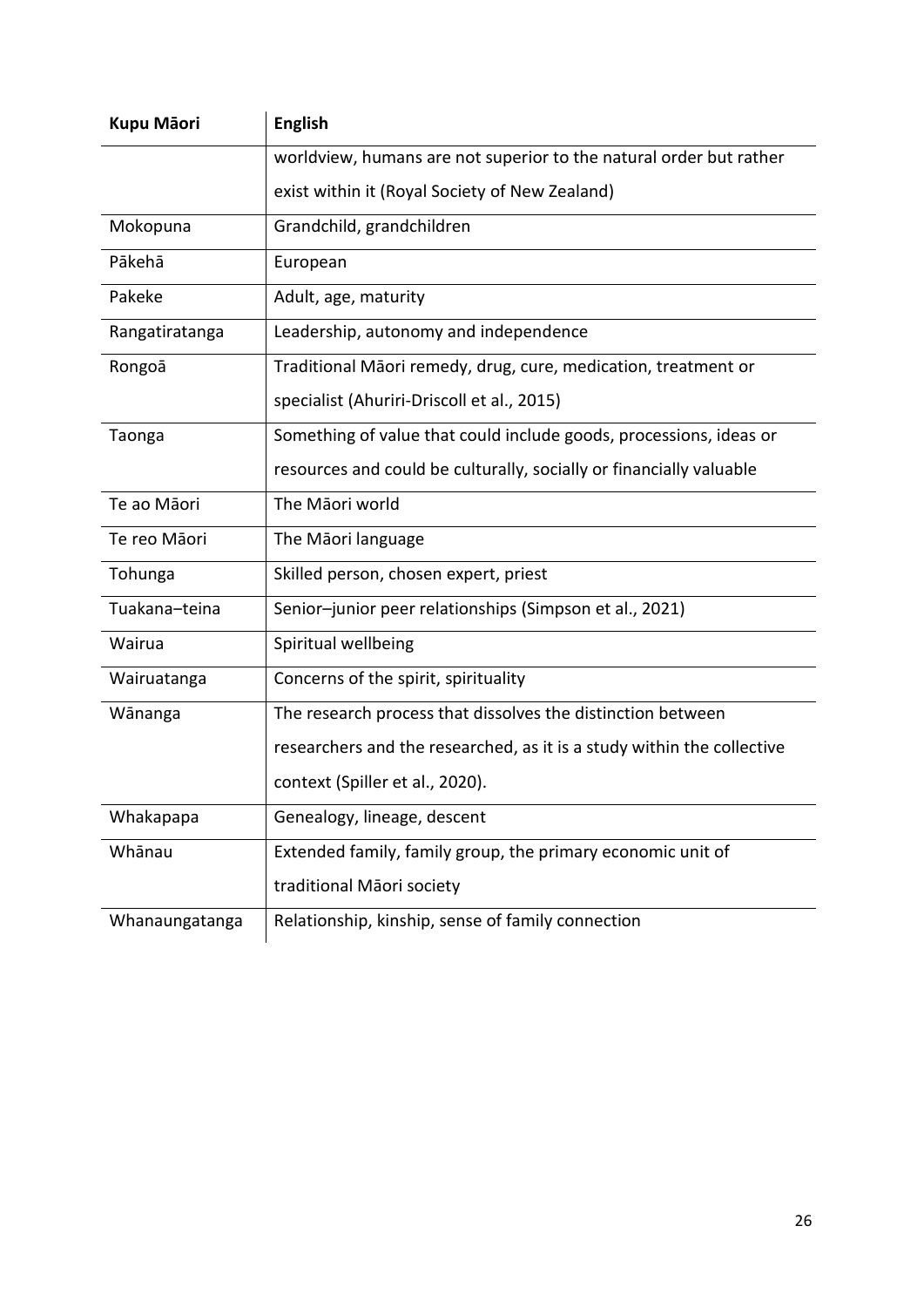## **References**

- Ahuriri-Driscoll, A., Boulton, A., Stewart, A., Potaka-Osborne, G., & Hudson, M. (2015). Mā mahi, ka ora: By work, we prosper – traditional healers and workforce development. *New Zealand Medical Journal, 128*(1420), 34–44.
- Bishop, R. (2008). Freeing ourselves from neo-colonial domination in research: A kaupapa Māori approach to creating knowledge. In R. Bishop (Ed.), *Freeing Ourselves. Transgressions: Cultural Studies and Education* (Vol. 66). SensePublishers. https://doi.org/https://doi.org/10.1007/978-94-6091-415-7\_1
- Brougham, D., Haar, J., & Roche, M. (2015). Work-family enrichment, collectivism, and workplace cultural outcomes: A study of New Zealand Māori. *New Zealand Journal of Employment Relations, 40*(3), 19–34.
- Cormack, D., Harris, R., & Stanley, J. (2019). Māori experiences of multiple forms of discrimination: Findings from Te Kupenga 2013. *Kōtuitui: New Zealand Journal of Social Sciences Online, 15*(1), 106–122. https://doi.org/10.1080/1177083x.2019.1657472
- Davis, J., Wiapo, C., Rehana-Tait, H., Clark, T. C., & Adams, S. (2021). Steadfast is the rock: Primary health care Māori nurse leaders discuss tensions, resistance, and their contributions to prioritise communities and whānau during COVID-19. *Nursing Praxis in Aotearoa New Zealand, 37*(3), 84–93. https://doi.org/10.36951/27034542.2021.038
- Denison, H. J., Eng, A., Barnes, L. A., Cheng, S., 't Mannetje, A., Haddock, K., Douwes, J., Pearce, N., & Ellison-Loschmann, L. (2018). Inequities in exposure to occupational risk factors between Māori and non-Māori workers in Aotearoa New Zealand. *Journal of Epidemiological Community Health, 72*(9), 809–816. https://doi.org/10.1136/jech-2018-210438
- Durie, M. (1999). Kaumatautanga Reciprocity: Māori elderly and whānau. *New Zealand Journal of Psychology, 28*(2), 102–107.
- Haar, J., & Martin, W. J. (2021). He aronga takirua: Cultural double-shift of Māori scientists. *Human Relations*.*75*(6), 1001-1027. https://doi.org/10.1177/00187267211003955
- Haar, J. M., & Brougham, D. (2016). Organisational-based self-esteem: A within country comparison of outcomes between Māori and New Zealand Europeans. *Journal of Management & Organization, 22*(5), 720–735. https://doi.org/10.1017/jmo.2015.59
- Haar, J. M., & Brougham, D. M. (2013). An indigenous model of career satisfaction: Exploring the role of workplace cultural wellbeing. *Social Indicators Research, 110*(3), 873–890. https://doi.org/10.1007/s11205-011-9962-y
- Haar, J. M., Roche, M., & Taylor, D. (2012). Work–family conflict and turnover intentions of indigenous employees: the importance of the whanau/family for Maori. *The International Journal of Human Resource Management, 23*(12), 2546–2560. https://doi.org/10.1080/09585192.2011.610344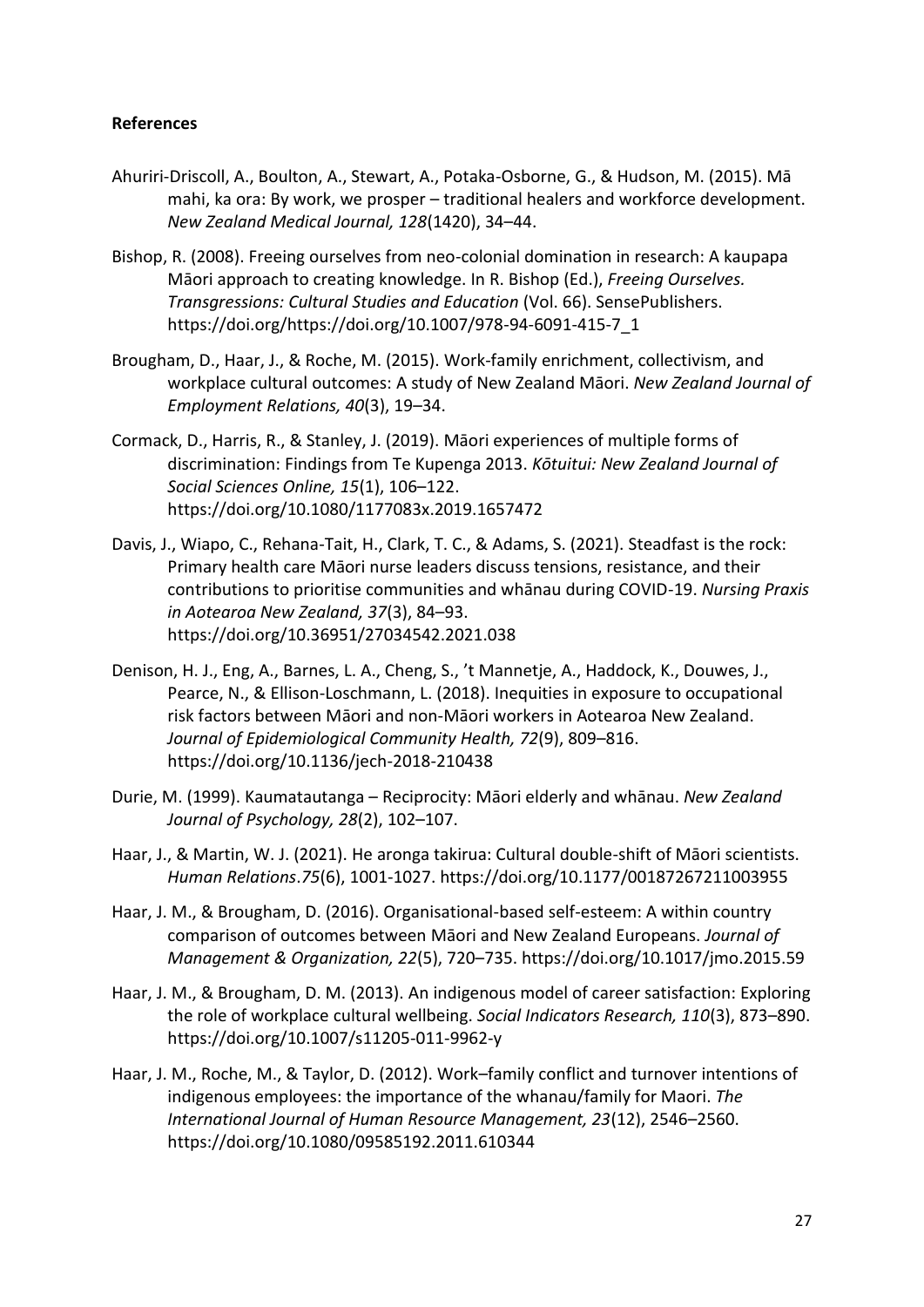- Henry, E. (2017). The creative spirit: Emancipatory Māori entrepreneurship in screen production in New Zealand. *Small Enterprise Research, 24*(1), 23–35. https://doi.org/10.1080/13215906.2017.1289853
- Henry, E., & Wolfgramm, R. (2018). Relational leadership An indigenous Māori perspective. *Leadership*, 14(2), 203–219. https://doi.org/10.1177/1742715015616282
- Hohaia, D. (2016). In search of a decolonised military: Māori cultural learning experiences in the New Zealand Defence Force. *Kotuitui, 11*(1), 47–58. https://doi.org/10.1080/1177083X.2015.1050404
- Hokowhitu, B., Oetzel, J. G., Simpson, M. L., Nock, S., Reddy, R., Meha, P., Johnston, K., Jackson, A. M., Erueti, B., Rewi, P., Warbrick, I., Cameron, M. P., Zhang, Y., & Ruru, S. (2020). Kaumātua Mana Motuhake Pōi: A study protocol for enhancing wellbeing, social connectedness and cultural identity for Maori elders. *BMC Geriatrics, 20*(1), 1– 15. https://doi.org/10.1186/s12877-020-01740-3
- Hollebeek, L. D., & Haar, J. M. (2012). Direct and interaction effects of challenge and hindrance stressors towards job outcomes. *New Zealand Journal of Employment Relations, 37*(2), 58–76.
- Houkamau, C. A., & Sibley, C. G. (2019). The role of culture and identity for economic values: A quantitative study of Māori attitudes. *Journal of the Royal Society of New Zealand, 49*(sup1), 118–136. https://doi.org/10.1080/03036758.2019.1650782
- Huria, T., Cuddy, J., Lacey, C., & Pitama, S. (2014). Working with racism: A qualitative study of the perspectives of Māori (indigenous peoples of Aotearoa New Zealand) registered nurses on a global phenomenon. *Journal of Transcultural Nursing, 25*(4), 364–372. https://doi.org/10.1177/1043659614523991
- Kawharu, M. (2016). Indigenous entrepreneurship: Cultural coding and the transformation of Ngāti Whātua in New Zealand. *Journal of the Polynesian Society, 125*(4), 359–382. https://doi.org/10.15286/jps.125.4.359-382
- Keelan, T., Awekotuku, N. T., Nikora, L. W., Edge, K., & McRae, K. O. (2021). The voices of kaumātua during the covid-19 pandemic. *MAI Journal, 10*(2), 116–124. https://doi.org/10.20507/MAIJournal.2021.10.2.5
- Keelan, T., Stewart, K., Te Awekotuku, N., Nikora, L. W., Edge, K., & McRae, O. (2021). The case of a change in meaning and its impact. *Kōtuitui: New Zealand Journal of Social Sciences Online, 16*(1), 168–179. https://doi.org/10.1080/1177083x.2020.1810079
- Kidman, J. (2019). Whither decolonisation? Indigenous scholars and the problem of inclusion in the neoliberal university. *Journal of Sociology, 56*(2), 247–262. https://doi.org/10.1177/1440783319835958
- Kidman, J., & Chu, C. (2017). Scholar outsiders in the neoliberal university: Transgressive academic labour in the whitestream. *New Zealand Journal of Educational Studies, 52*(1), 7–19. https://doi.org/10.1007/s40841-017-0079-y
- King, P., Hodgetts, D., Rua, M., & Te Whetu, T. (2015). Older men gardening on the marae: Everyday practices for being Māori. *AlterNative: An International Journal of*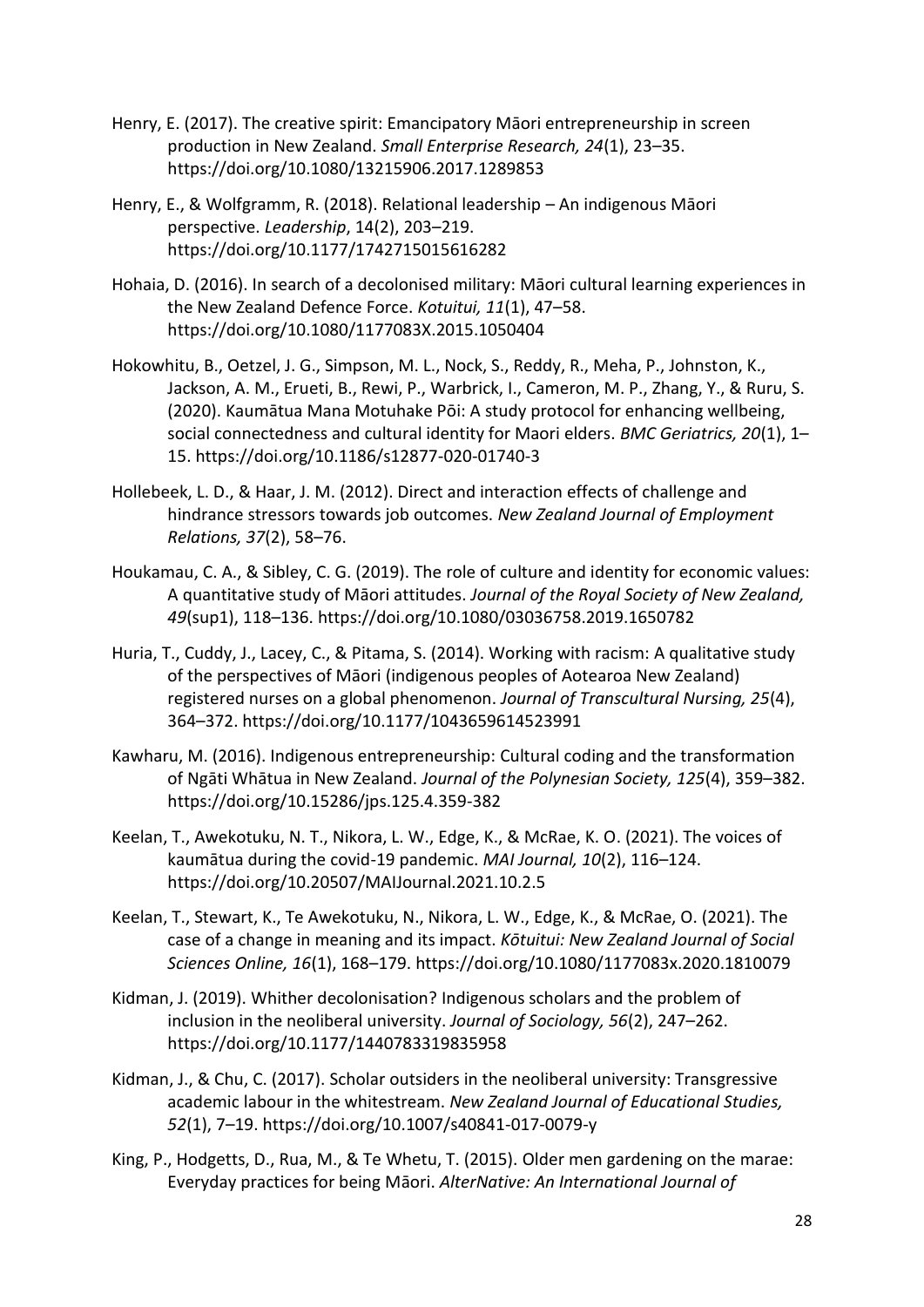*Indigenous Peoples, 11*(1), 14–28. https://doi.org/10.3316/informit.980383598890397

- Mika, J. (2016). The role of elders in indigenous economic development: The case of Kaumātua on Māori enterprises of Aotearoa/New Zealand. In K. Iankova, A. Hassan, & R. L'abbe (Eds.), *Indigenous people and economic development: An international perspective* (pp. 214–245). Routledge.
- Mika, J. P., & O'Sullivan, J. G. (2014). A Māori approach to management: Contrasting traditional and modern Māori management practices in Aotearoa New Zealand. *Journal of Management & Organization, 20*(5), 648–670. https://doi.org/10.1017/jmo.2014.48
- Moyle, P. (2014). Māori social workers' experiences of care and protection: A selection of findings. *Aotearoa New Zealand Social Work, 26*(1), 55–64. https://doi.org/10.3316/informit.661498929243224
- Muru-Lanning, M., Lapsley, H., & Dawes, T. (2021). Ko ngā kaumātua ngā poupou o tō rātou ao: Kaumātua and kuia, the pillars of our understanding. *AlterNative: An International Journal of Indigenous Peoples, 17*(2), 246–253. https://doi.org/10.1177/11771801211019396
- Oetzel, J. G., Hokowhitu, B., Simpson, M., Reddy, R., Nock, S., Greensill, H., Cameron, M. P., Meha, P., Johnston, K., Harding, T., Shelford, P., & Smith, L. T. (2019). Kaumātua Mana Motuhake: A study protocol for a peer education intervention to help Māori elders work through later-stage life transitions. *BMC Geriatrics, 19*(1), 36. https://doi.org/10.1186/s12877-019-1041-2
- Parr-Brownlie, L. C., Waters, D. L., Neville, S., Neha, T., & Muramatsu, N. (2020). Aging in New Zealand: Ka haere ki te ao pakeketanga. *Gerontologist, 60*(5), 812–820. https://doi.org/10.1093/geront/gnaa032
- Phillips, T., Woods, C., & Lythberg, B. (2016). An investigation into the aspirations, governance and management challenges of Māori farming trusts. *Outlook on Agriculture, 45*(4), 246–253. https://doi.org/10.1177/0030727016676713
- Povey, R., Trudgett, M., Page, S., & Coates, S. K. (2021). On the front foot: Indigenous leadership in Aotearoa/New Zealand higher education. *Higher Education Research and Development*. https://doi.org/10.1080/07294360.2021.1969542
- Rameka, L. K., Soutar, B. E., & Paki, V. A. (2021). Ngā taonga mōhiotanga: Voices of kaumātua and early childhood education leaders. *MAI Journal, 1*(2), 1–10. https://doi.org/10.20507/MAIJournal.2021.10.2.9
- Richardson, A., Gurung, G., Samaranayaka, A., Gardner, D., deGraaf, B., Wyeth, E. H., Derrett, S., Shepherd, D., & McBride, D. (2020). Risk and protective factors for posttraumatic stress among New Zealand military personnel: A cross sectional study. *PLoS ONE, 15*(4), Article e0231460. https://doi.org/10.1371/journal.pone.0231460
- Roche, M., Haar, J. M., & Brougham, D. (2015). Māori leaders' well-being: A selfdetermination perspective. *Leadership, 14*(1), 25–39. https://doi.org/10.1177/1742715015613426